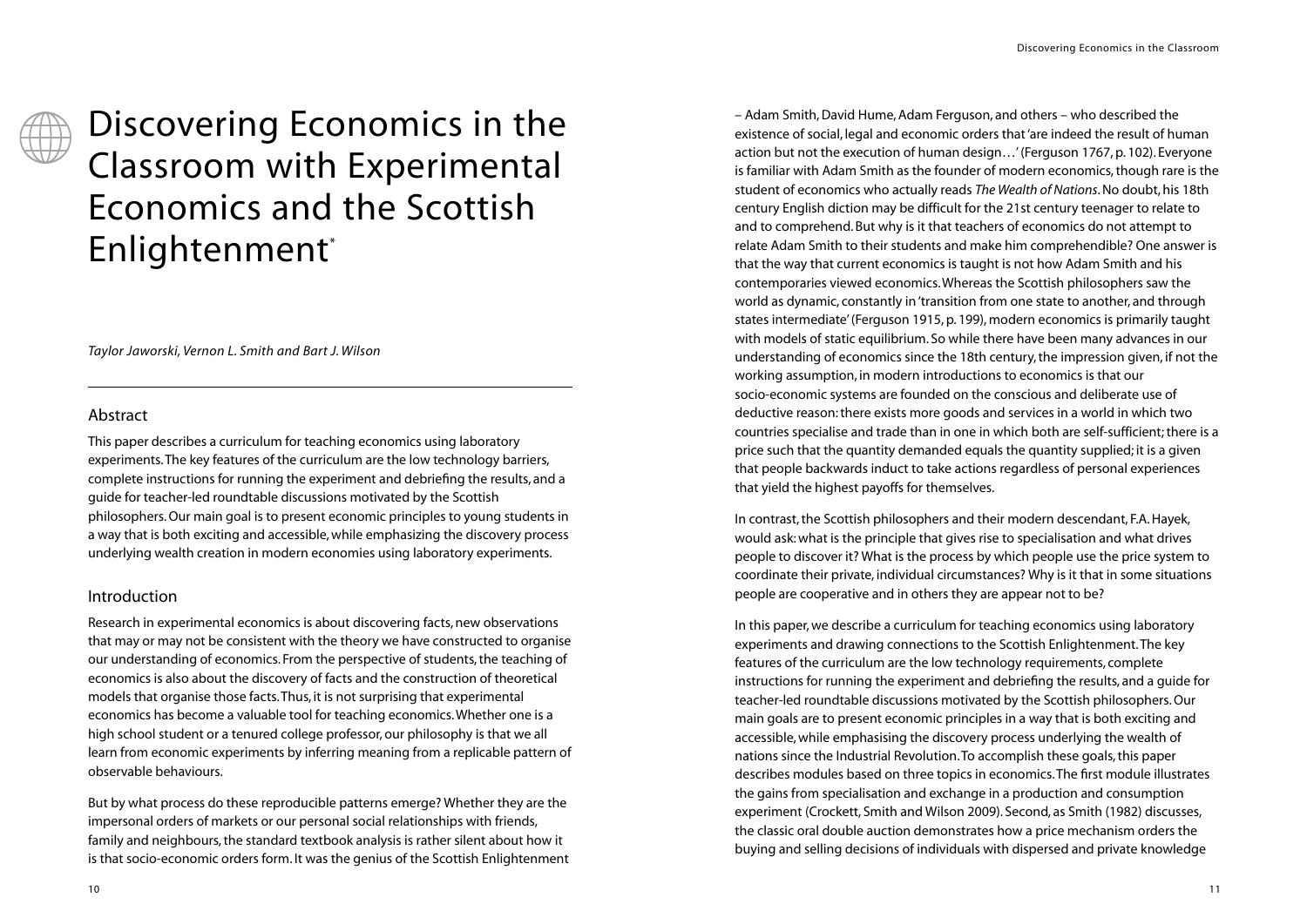of their personal circumstances (for the first published double auction experiment, see Smith 1962).1 Finally, the extensive form game experiment illustrates the prevalence and success of trust and reciprocity in modern contexts that are otherwise apparently dominated by impersonal self-interested exchange in markets (Rigdon, McCabe and Smith 2003).<sup>2,3</sup>

The remainder of this paper is organised as follows. First we review ideas from the Scottish Enlightenment. In addition, this section outlines the Scottish Enlightenment themes teachers can use to motivate discussion and draw the link between the students' experience in the experiment and the relevant textbook principles.4 Then we describe each experiment, the economics principles they illustrate, and how the findings can help students assess the advantages and pitfalls of economic theory.We then describe the practical elements of curriculum implementation, in particular, how an easy-to-use computer interface assists teachers with running the experiments and presenting results. Finally, we conclude.

# The Scottish Enlightenment and the experiments

The period in the 18th century known as the Scottish Enlightenment was marked by the massive outpouring of ideas that expanded understanding of natural phenomena, human nature and all manner of social, political and economic institutions. As James Buchan writes:

'For a period of nearly half a century, from about the time of the Highland rebellion of 1745 until the French Revolution of 1789, the small city of Edinburgh ruled the Western intellect. For near fifty years, a city that had for centuries been a byword for poverty, religious bigotry, violence and squalor laid the mental foundations of the modern world' (Buchan 2003, p. 1).

According to the Scottish philosophers of the 18th century, the central reason for the rise above 'violence and squalor' of old Edinburgh, was the expansion of trade made possible by increases in specialisation and impersonal exchange in markets. These forces derived from evolved informal norms of cooperation supporting personal exchange (Smith 1759 [1982], Smith 1998) and interacted with time and place to ignite an economic revival.The three experiments discussed in this paper place students in environments where these key ideas of the Scottish philosophers are at work and use the results to motivate greater understanding of the economic principles underlying wealth creation in modern economies.

Adam Smith began *The Wealth of Nations* by emphasising the central importance of the division of labour,'The greatest improvement in the productive powers of labour, and the greater part of the skill, dexterity, and judgment with which it is any where directed, or applied, seem to have been the effects of the division of labour' (Smith 1776 [1981], p. 23).The discussion of this central principle is usually introduced to students through the example of a simple two-good exchange economy where two agents have endowments and technology to transform endowments into output. It is straightforward to solve for the competitive equilibrium in this exchange economy, and traditionally, the teacher demonstrates this through the logic of paper-and-pencil manipulations.Yet as Adam Smith says:

'This division of labour, from which so many advantages are derived, is not originally the effect of any human wisdom, which foresees and intends that general opulence to which it gives occasion. It is the necessary, though very slow and gradual, consequence of a certain propensity in human nature which has in view no such extensive utility; the propensity to truck, barter, and exchange one thing for another' (Smith 1776 [1981], p. 25).

So if it is not a rational deductive process that generates the wealth from specialisation and exchange, what does drive it? The first module presents a hand-run production and consumption experiment adapted from the computerised version used by Crockett, Smith and Wilson (2009; hereafter CSW). We expose students to the principles of specialisation and exchange Adam Smith emphasised as essential for understanding the nature and causes of the wealth of nations. In this experiment, students must *discover* exchange, that is, they are not explicitly directed to do so in the instructions, but striking upon the idea they can take advantage of specialisation.The students see that in serving their own interests they find it natural to use their social learning-teaching skills to help each other solve the problem of exchange and specialisation. Hence, being a good neighbour will leverage their ability to do well for themselves.

But how does exchange between small numbers of people grow to include thousands or millions buying and selling many more than two goods? Adam Smith's answer was 'the obvious and simple system of natural liberty,' which organised individuals in impersonal markets to facilitate exchange:

'The inhabitants of the town draw from the country the rude product which constitutes both the materials of their work and the fund of their subsistence; and they pay for this rude produce by sending back to the country a certain portion of it manufactured and prepared for immediate use' (Smith 1776 [1981], p. 686).

Modern institutions, such as the Chicago Mercantile Exchange and New York Stock Exchange, exist and serve the same purpose: to match buyers and sellers in a system that economises on the need for fellow-feeling between the participants.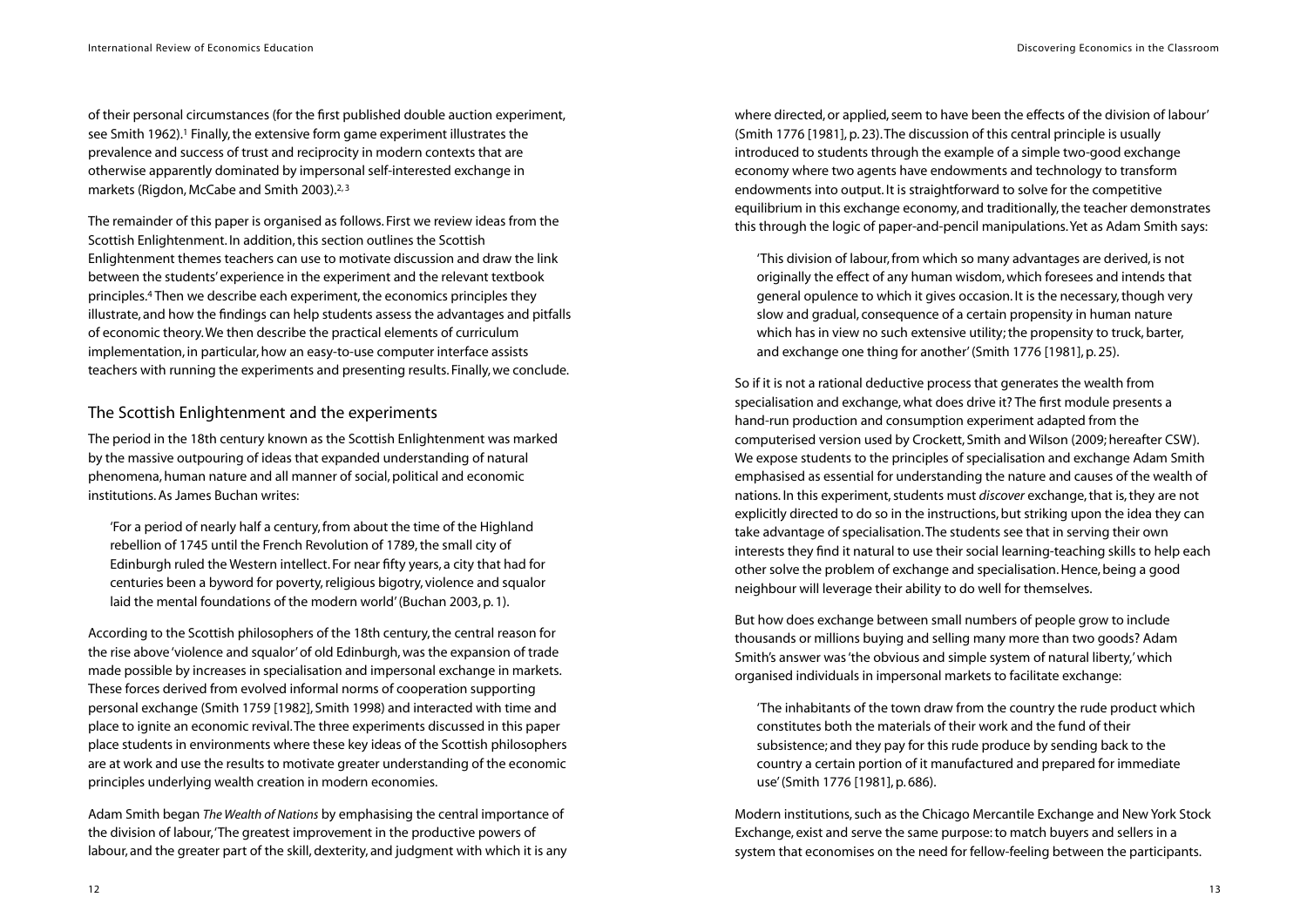The second module presents the double oral auction experiment and the interpretation of Smith (1982). In the experiment, buyers and sellers interact through a central auctioneer who records bids and asks and recognises contracts, i.e. a buyer-seller agreement on price. At the beginning of the experiment, buyers and sellers are assigned values and costs, respectively.To make profit, buyers contract at a price below their value, while sellers contract above their cost.The set of buyer values and seller costs can be used to derive demand and supply curves and a price prediction.

However, as noted by Smith (1982), the conditions under which these experimental markets realise the competitive price and extract all the gains from exchange do not accord with the assumptions of economic theory:'Strict privacy together with the trading rules of a market institution are sufficient to produce competitive market outcomes at or near 100% efficiency' (p. 167). Starting only with knowledge of their individual circumstances, the double auction institution coordinates the participants actions into bids, asks and prices that communicate all the information needed to extract all the gains from exchange.Thus, students participating in this experiment experience firsthand that 'the most significant fact about this [price] system is the economy of knowledge with which it operates, or how little the individual participants need to know in order to be able to take the right action' (Hayek 1945, p. 526).

The final insight we incorporate into our curriculum is the distinction between personal (social) exchange among family, friends and neighbours, and impersonal exchange in markets.To do this, the final module presents the widely studied two-person extensive-form game in which defection is predicted by game theory but cooperation is routinely observed in the laboratory (Smith 1998, p. 11). In his first book, *The Theory of Moral Sentiments*, Adam Smith provides the refreshing insight that although selfishness is frequently observed in our daily activities, it is not the chief motive in our interpersonal relationships:'How selfish soever man may be supposed, there are evidently some principles in his nature, which interest him in the fortune of others, and render their happiness necessary to him, though he derives nothing from it except the pleasure of seeing it' (p. 9).

Later Adam Smith further articulated a reason why people in these two-person extensive form games might deviate from the predictions of game theory:'Of all the persons…whom nature points out for our peculiar beneficence, there are none to whom it seems more properly directed than to those whose beneficence we have ourselves already experienced' (p. 225).The importance of this social interpretation of human nature in exchange was omitted in favour of Smith's later statements in *The Wealth of Nations*. However, where the extensive-form game identifies

cooperation among two people, the basic structure of the exchange relationship is maintained from the previously described specialisation and exchange experiment: one player must initiate exchange by giving (red or blue) poker chips and another must reciprocate.Thus, our goal in this module is to emphasise how students' decisions in the extensive-form games underlie their experience in the experiments from the other modules: either because the (specialisation and exchange) institution allowed them wide range to build-up effective personal exchange relationships or because the (oral double auction) institution embodied rules, fine-tuned over time through experience that was not their own, to help them extract the gains from exchange. In this way we emphasise the essential conceptual unity between interpersonal social exchange and market exchange. In both cases people must give in order to receive, and all benefit from the process.

# Experiments

In this section, we describe the three experiments used in each module. In particular, each sub-section outlines the experiment design and implementation and the relevant economic principles. In all cases, the experiments have minimum technological requirements: one computer is needed to collect data and present the results and otherwise the experiment is hand-run.

# *1 Specialisation and exchange*

The production and consumption experiment is derived from the computerised version used by CSW. It is straightforward to solve for the competitive equilibrium of this simple exchange economy but this does not capture the learning process that leads from specialisation to exchange.Thus, CSW's primary aim was to observe under what conditions specialisation and exchange would emerge in a laboratory environment under weak specification of the institutional rules.Their findings suggest that the extensive impersonal exchange observed in real world and traditional laboratory markets is not an intuitive first-step. Instead,'exchange [in the CSW experiments] is characterised by a growing number of bilateral trades over time that are highly personal and social, i.e. not by the multilateral sort of exchange usually associated with markets organised by institutional rules specified by the experimenter' (p. 30).

It was the essential insight of North (1990) that the opportunity for gains from exchange could be stifled or promoted by a particular set of institutional rules. Thus, the 'highly personal and social' aspect of exchange identified by CSW and absent from the textbook treatment of comparative advantage is central to understanding the process of wealth creation. In particular, when subjects were able to base their experience in an eight-person economy on previous successes in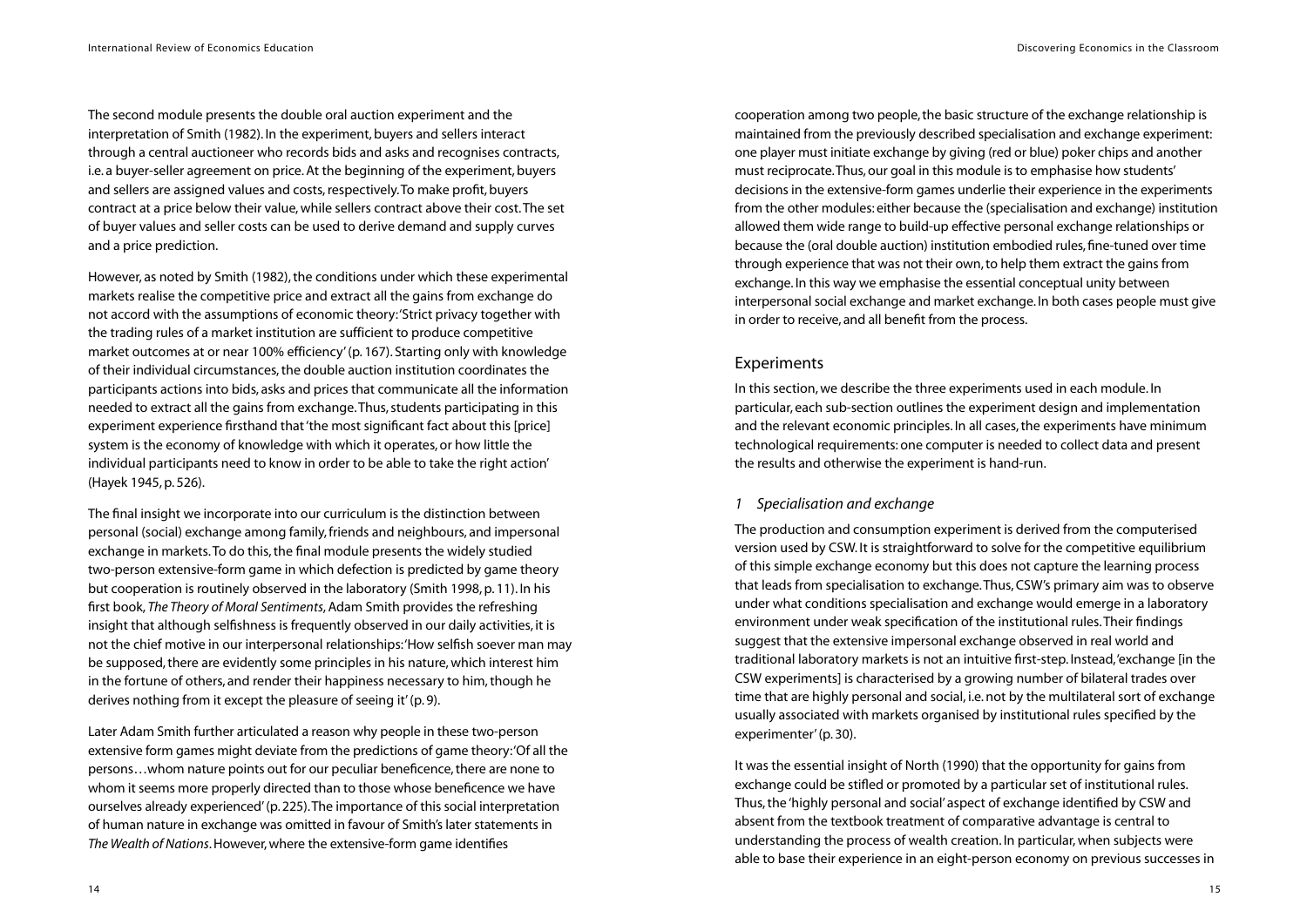more personal exchange in two- and four-person economies, this allowed them to thoroughly explore their production possibilities as well as find an appropriate trading partner.

To give salience to the specialisation and exchange concepts discussed in introductory economics textbooks, students participate in the experiment and then discuss their results. Having participated in the experiment and seen the solution to the specialisation and exchange problem, students are then prepared to participate in a classroom discussion led by the teacher. Specifically, Ridley (1998) provides concrete examples to help students connect their experience in the experiment with theory and historical instances in which specialisation and exchange have been the engine of prosperity.Thus, when students return to textbook learning they have a better understanding of the social process underlying the economic analysis.

#### **Experiment design**

Figure 1 shows the production and consumption worksheets used by students to record the relevant data.The experiment consists of 10 periods with two phases: Phase A is for production and Phase B is for exchange and consumption. Students are assigned the role as either *odd* or *even*. In the production phase, students set the level of effort to devote to the production of *red* and *blue* and record this choice on the portion of the worksheet displayed in panel (a) of Figure 1.This choice implies production of *red* and *blue* given in the tables shown in Appendix 1 (section A.9).5 After the production decision is made, the teacher distributes poker chips to each student representing his/her production of *red* and *blue* in that period.

In the exchange and consumption phase, with red and blue poker chips in hand, students can seek out another with whom they can engage in mutually beneficial trade.The instructions, however, say nothing about exchange.They simply state

**Figure 1:** Worksheets for Specialisation and Exchange Experiment



(a) Production Worksheet (b) Consumption Worksheet (for Odd)For every 3 Red you need 1 Blue to earn 3 points. Consumption Period Red Blue Points **B**  $\overline{\mathbf{2}}$  $\overline{\mathbf{3}}$ 间  $\overline{\mathbf{4}}$  $\overline{\phantom{a}}$  $\epsilon$  $\overline{7}$  $(95)$  $\overline{\mathbf{8}}$ 9  $10<sup>10</sup>$ 

that after receiving their production, they can proceed to the other side of the room to turn in chips for consumption.While mulling or standing in line to turn in their consumption decision, students can on their own strike upon the idea of exchange. After all exchange has taken place, students record the amount of *red* and *blue* for consumption on the portion of the worksheet in panel (b) of Figure 1 and the teacher awards points based on the tables Appendix 1 (section A.10).

Practically, production and consumption should take place at two tables across the room from each other to allow students to interact with one another on their way from the production to the consumption tables. In addition, in a pilot of this experiment we found that the distribution (production) and collection (consumption) of poker chips was easiest with three people: one to distribute, one to collect, and a 'runner' to move chips between the tables at the end of each period.The experiment lasts 45 minutes (i.e. approximately four minutes per period) and teachers are free to decrease the number of periods to accommodate available class time.

#### **Economic theory**

In this experiment, *odd* and *even* types have comparative (and absolute) advantages in the production of *red* and *blue*,respectively. In addition, in order to earn points, the students must consume *red* and *blue* in strict proportions: *odd* students earn 3 points for each combination of 3 *red* and 1 *blue*,while *even* students earn 2 points for each combination of 2 *blue* and 1 *red*.Thus, without exchange, when equal effort is devoted to the production of *red* and *blue*, *odds* produce and consume 3 *red* and 1 *blue* while *evens* produce and consume 2 *blue* and 1 *red*, and earn 3 and 2 points, respectively. However, when students completely specialise in the good in which they have a comparative (absolute) advantage, *odds* will produce 13 *red* and *evens* will produce 11 *blue*.Then, at the competitive price in which 4 *red* are exchanged for 3 *blue*, *odds* consume 9 *red* and 3 *blue*, *evens* consume 8 *blue* and 4 *red,* and each earn 9 and 8 points, respectively.

## *2 Oral double auction*

The oral double auction has been shown to consistently converge to the market clearing price and quantity across many replications and under a variety of market conditions. For example, as few as three buyers and three sellers is enough for the market to approach 100% efficiency.Thus, this experiment can complement the textbook presentation of consumer demand with brief introductions to supply, equilibrium and efficiency (i.e. welfare). However, Smith (1982) emphasises a different take on the results produced by the double auction institution:'the attainment of [competitive equilibrium] outcomes is possible under much less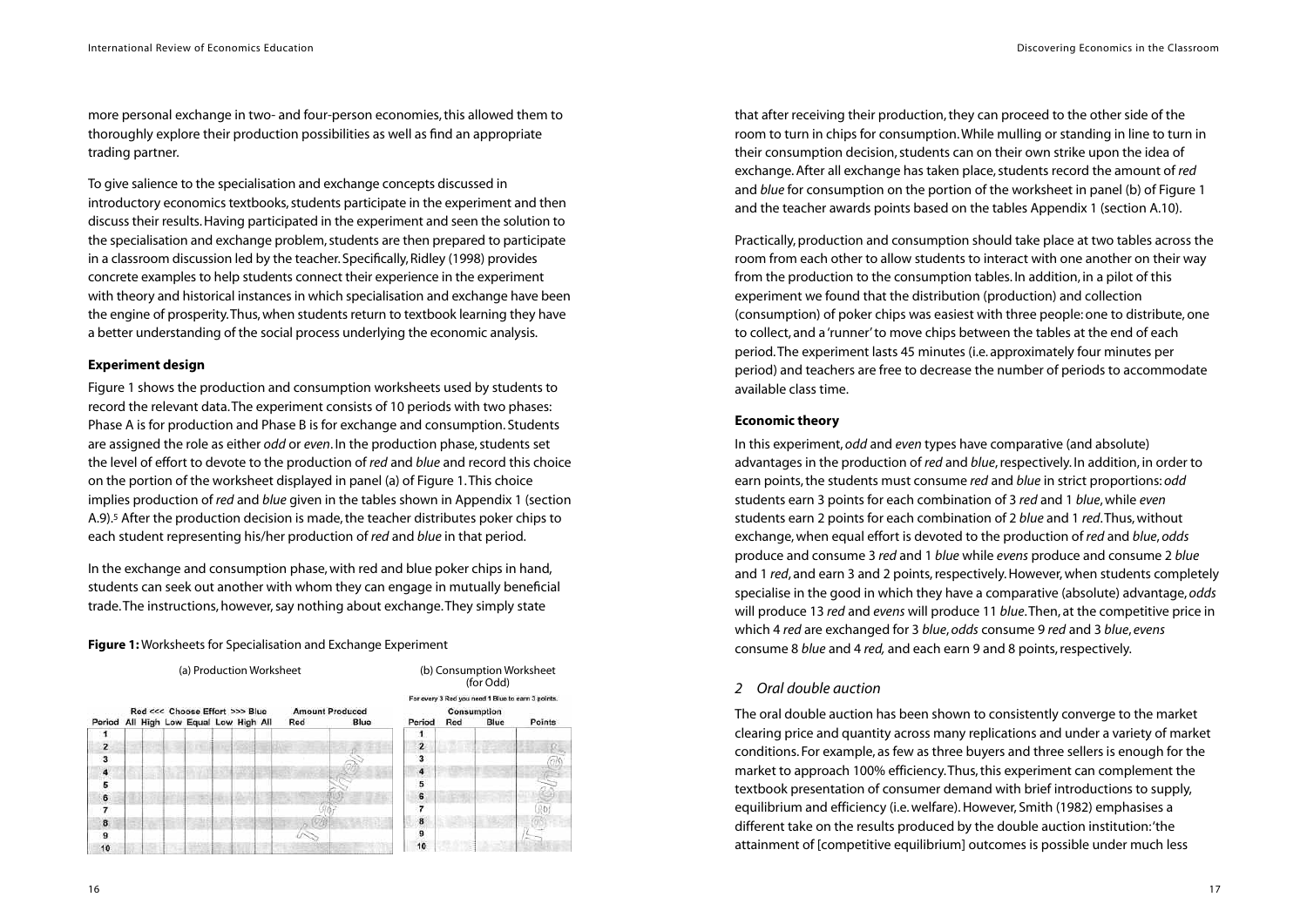## **Figure 2 Double Auction Market \_\_\_\_\_\_\_\_\_\_\_\_ \_\_\_\_\_ Figure 2:**Double Auction Market



 $\mathcal{L} = \{ \mathcal{L} \}$ Source: Wilson (2011).

stringent conditions than has been thought necessary by the majority of professional economists' (p. 177).The experimental findings can be used to extend the theory presented in introductory microeconomics (i.e. demand and supply, equilibrium and welfare) by showing that a market can be highly efficient even when participants know only their own circumstances (values and costs).

The teachers present the results of the experiment through computer software, showing step-by-step how buyer values and seller costs translate into demand and supply curves displayed in Figure 2. Each step in the demand and supply schedule represents a buyer value or seller cost, respectively.The software then replays each bid, ask and contract, and fills in the buyer and seller profits from each transaction.<sup>6</sup> In this experiment, students can also participate in markets with different demand and supply conditions (i.e. a commodity with equilibrium price of zero) and more restrictive institutional rules (i.e. a price ceiling). After the experiment and presentation, the teacher leads students in classroom discussion drawing on the alternative views of the market process presented by Jevons (1888) and Hayek (1945).

#### **Experiment design**

Figure 3 displays the buyer and seller worksheets for one trading period. Students are assigned the role as either a buyer or a seller and use these worksheets to make and record their decisions. Panel (a) shows a decreasing schedule of buyer values for four units for a single period; think about the buyer values as the resale value of

#### **Figure 3:** Worksheets for Double Aution Experiment

| (a) Buyer Worksheet |  |
|---------------------|--|

| Unit | Value   | <b>Price Paid</b>    | <b>Profit on Unit</b><br>Value - Price Paid |
|------|---------|----------------------|---------------------------------------------|
|      | \$10.20 |                      |                                             |
| 2nd  | \$9.50  |                      |                                             |
| 3rd  | \$6.00  |                      |                                             |
| 4th  | \$5.30  |                      |                                             |
|      |         | <b>Total Profit:</b> |                                             |

(b) Seller Worksheet

| Unit | <b>Price Received</b> | Cost          | Profit on Unit<br>Price Received - Cost |
|------|-----------------------|---------------|-----------------------------------------|
| l st |                       | \$3.90        |                                         |
| 2nd  |                       | \$6.00        |                                         |
| 3rd  |                       | \$8.10        |                                         |
| 4th  |                       | \$10.20       |                                         |
|      |                       | Total Profit: |                                         |

a unit. Panel (b) shows an increasing schedule of seller costs for four units for a single period; think about the seller costs as the made-to-order cost of a unit. Buyers earn profit (assigned to the students as points) by contracting at a price below the value for a given unit and sellers earn profit by contracting at a price above the cost of a given unit.Importantly, buyers only receive the resale value and sellers only incur costs once a contract has been recognised. Finally, buyer values and seller costs are strictly private, i.e. the students are told not to reveal the information on their worksheets to others.

In the interest of brevity, we refer the interested reader to Davis and Holt (1993, chapter 3) for the detailed rules on how to solicit bids and asks and consummate 15 trades. Our software records all bids, asks and contracts with the assistance of a student helper. As the auctioneer recognises these actions, they are displayed for all participants to see. Figure 2 shows how bids, asks and contracts are displayed. (During the experiment the supply and demand arrays are not visible.) On the 15 *x*-axis is the quantity of units under contract and on the *y*-axis is price. Bids and asks are displayed as down- and up-pointing carets, respectively, and contracts occur where down- and up-pointing carets meet.The software produces buyer values and sellers costs for up to three trading periods and each period lasts approximately 10 minutes.

#### **Economic theory**

Recall that individual buyer values and seller costs are private and known only to the particular individual. However, when implemented in the laboratory, an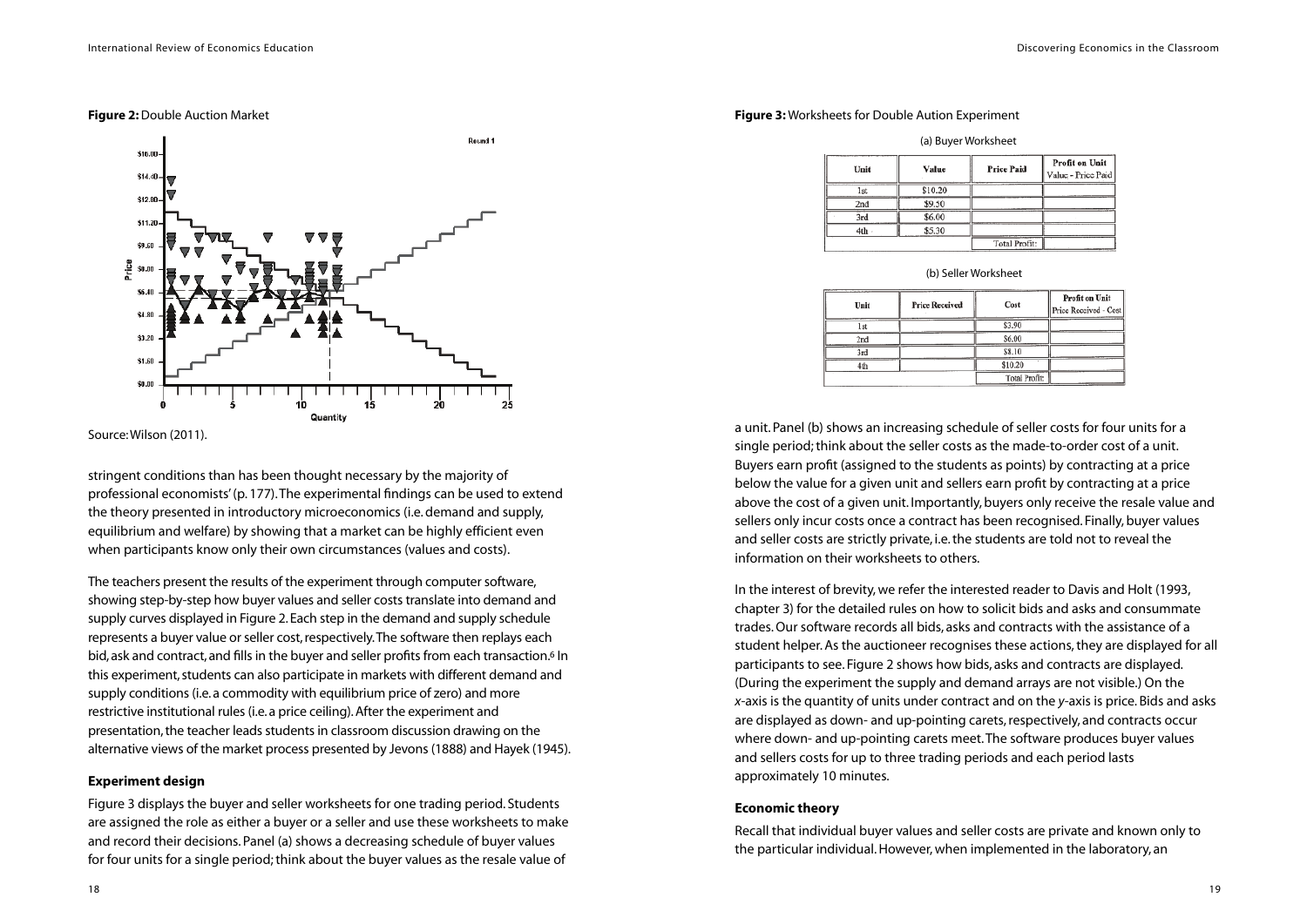experimental economist knows the values and costs of each participant. From buyer values and seller costs, the experimentalist can then derive the demand and supply curves for the market. Figure 2 shows the demand and supply curves overlaid on the market activity.We construct the demand schedule by collecting and ordering all buyer values from highest to lowest, starting on the left. Similarly, we construct the supply schedule by arraying all seller costs from lowest to highest. Where these curves intersect gives the total number of units traded and the equilibrium price, in this case, a range between \$6.25 and \$6.50.The area underneath the demand and above the supply schedules represents the maximum possible gains from exchange.

#### *3 Extensive-form games*

The two-person extensive-form trust game has been widely studied in experimental economics7 and is noteworthy for the observed systematic deviations from the non-cooperative equilibrium. In this module, students participate in the voluntary and involuntary one-shot extensive-form trust game, are exposed to simple non-cooperative game theory, and then discuss the results of the experiment and the predictions of theory in the context of Adam Smith's *Theory of Moral Sentiments*. The basic setup is shown in panel (a) of Figure 4. Player 1 (the top node) chooses to move either *right* or *down*: a move right yields payouts of \$20 each for Player 1 and Player 2; a move down passes on the decision over payouts to Player 2. Player 2 (the bottom node) chooses to move *right* or *down*: a move right yields payouts of \$25 and \$25 for Player 1 and Player 2, respectively; a move down yields \$15 for Player 1 and \$30 for Player 2.Typical results have roughly half of players 1 moving down and roughly two-thirds of players 2 moving right. As observed by Smith (1998), these results 'strongly reject the game theoretic hypothesis that in a single interactive play of the game subjects will overwhelmingly play non-cooperatively, and that conditional on moving down, players 2 will overwhelmingly defect' (p. 11).

These findings have been given various interpretations by economics researchers: Is the outcome in this game the result of irrationality, reciprocity for repeated personal (social) exchange, or a preference for fairness?

#### **Experiment design**

For the voluntary trust game, the worksheet is identical to that depicted in panel (a) of Figure 4. Students are assigned a role as either Player 1 or Player 2.The worksheet is initially distributed to all players 1. First, players 1 write their names on a sticky note on the front of the worksheet that also includes a number that corresponds to a number written on the worksheet. Second, they circle the arrow corresponding with their decision:that is, a move right gives 20 points each to Player 1 and Player

#### **Figure 4:** Extensive-Form Game Tree



**\_\_\_\_\_\_\_\_\_\_\_\_\_\_\_\_\_\_\_\_\_\_\_\_\_\_\_\_\_\_\_\_\_\_\_\_\_\_\_\_\_\_\_\_\_\_\_\_\_\_\_\_\_\_\_\_\_\_\_\_\_\_\_\_\_\_** Source: Rigdon, McCabe and Smith (2003). Source: Rigdon, McCabe, and Smith (2003).

2 or a move down allows Player 2 to decide the payoffs. After all players 1 have made their decisions, the teacher collects the worksheets, removes the sticky notes and redistributes the sheets to players 2, who are instructed to write their name at the top right of the worksheet. Players 2 make their decision by circling the **Appendix 1: Software instructions** appropriate arrow: again, a move right gives Player 1 and Player 2 25 points, and a move down gives Player 1 15 points and Player 2 30 points.The teacher recollects the worksheets and enters the result into the computer. The teacher can also place the stikkie note over the top of players 2 name and return the sheets to the players 1 with the instruction *not* to look at the identity of their counterpart. **Derson**  $\overline{\omega}$  **- 30 points**<br>
(b) Involuntary Trust Game<br>  $\overline{\omega}$ <br>  $\overline{\omega}$ <br>  $\overline{\omega}$ <br> **Person**  $\overline{\omega}$  - 25 points<br> **Person**  $\overline{\omega}$  - 25 points<br> **Person**  $\overline{\omega}$  - 26 points<br> **Person**  $\overline{\omega}$  - 26 points<br> **Person** 

The worksheet for the involuntary trust game is shown in panel (b) of Figure 4.The 16 procedures are identical to those for the voluntary trust game with one exception. After players 1 write their names on the sticky note, they *must* circle the arrow pointing down. Otherwise, players 2 are given identical choices as in the voluntary trust game.Together the voluntary and involuntary implementations of the extensive form game generally take 20 minutes.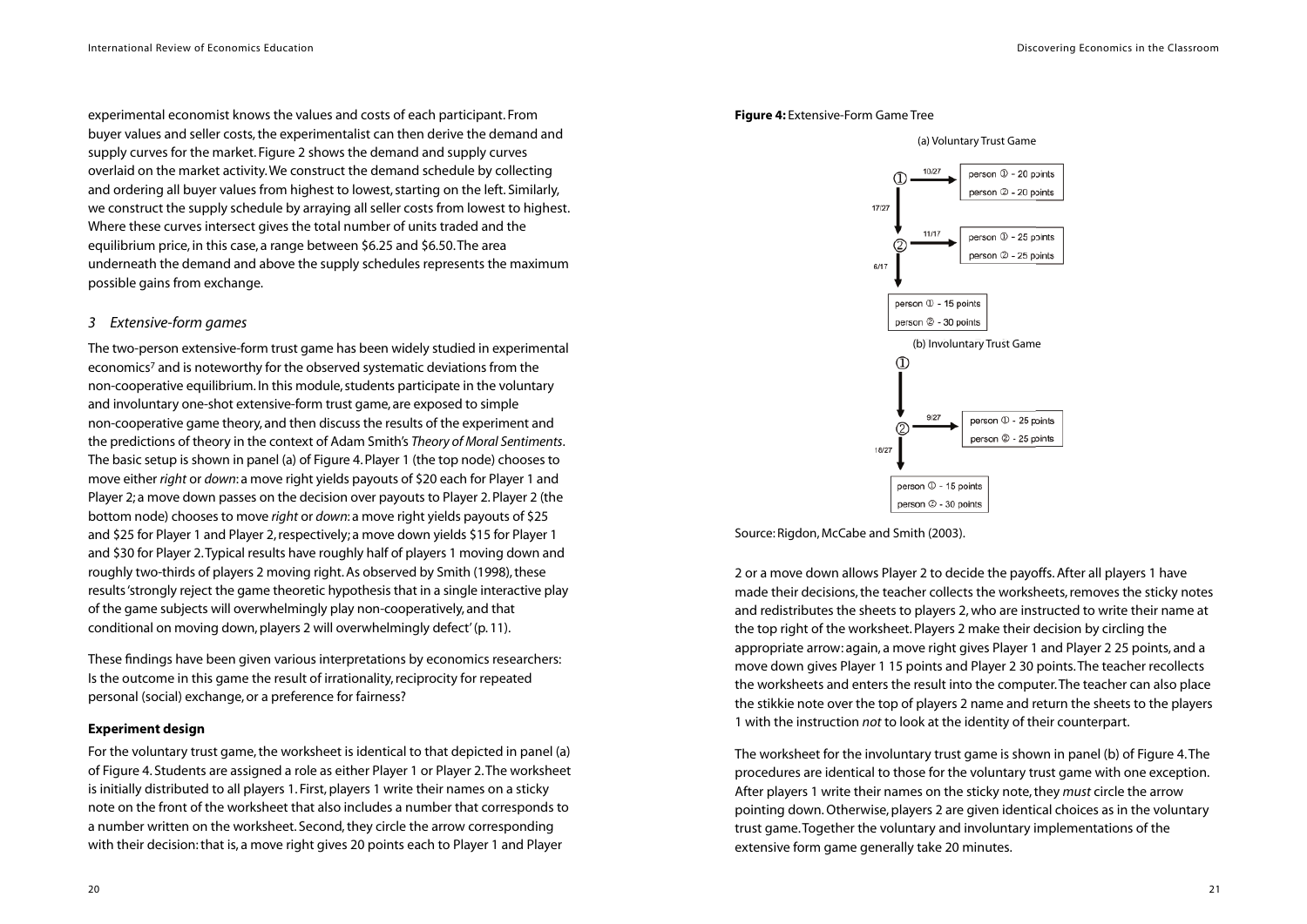#### **Economic theory**

From the perspective of economic theory, the outcome of the voluntary trust game is straightforward. Starting with the decision of Player 2 (the bottom node), he/she faces payouts of either \$25 for moving right or \$30 for moving down.Therefore, from Player 1's perspective, he/she expects Player 2 to move down and take \$30. Moving to the decision of Player 1 (the top node), he/she faces expects to earn \$15 for moving down or \$20 for moving right.Thus, economic theory predicts that Player 1 will move right and both players will be awarded \$20: the non-cooperative outcome. However, notice that if Player 1 moves down the total surplus is larger. Thus, both players are better off and the surplus is maximised if Player 1 moves down and Player 2 moves right: the cooperative outcome.

The predicted outcome in involuntary trust game spawns from the set of theories developed to explain the observed deviations from the non-cooperative outcome. According to the trust and reciprocity (TR) hypothesis, when there are gains from exchange, Player 1 moves down to signal cooperative intentions by foregoing an assured payout by moving right and Player 2 foregoes a large payout to reciprocate (Rigdon, McCabe and Smith 2003). Alternatively, according to outcome-based hypotheses, one player has a preference for the payout of another (Fehr and Schmidt 1999). In the involuntary trust game, the TR hypothesis predicts that in the absence of the signal of Player 1's intentions (moving down when he/she could have moved right), Player 2 will cooperate less. However, the outcome-based hypotheses predict no difference between the voluntary and involuntary trust game in terms of Player 2's move (conditional on Player 1 moving down).

# Curriculum

In this section, we outline the implementation of the curriculum.We provide teachers access to computer software that facilitates setting up each experiment (e.g. generating buyer and seller values for the oral double auction), reviewing instructions, and displaying results. As outlined above, through the software, we provide teachers with the previous results of each experiment from research as well as primary source materials to motivate discussion and draw the connection between the students'participation in the experiment and the relevant economic principles.

## *Computer interface*

To begin, teachers select an experiment and the number of participants.8 The software then generates a document containing experiment instructions for the teacher to read aloud as well as the relevant worksheets for the students to use.The instructions are a version of those used in the research experiment, modified for

use in the classroom.The worksheets are experiment-specific and indicate the endowments and decision-information the students should record throughout the experiment. For example, Figure 1 displays the worksheets for an *odd*-type in the production and consumption experiment. In the left section, students select an effort-level for production and record the combination of red and blue this yields.9 In the right section, students record (after exchange) the amount of red and blue for consumption and the number of points awarded.10 In addition, this portion also reminds students of their preferences; in this case, 3 red and 1 blue are needed to earn 3 points.

At the end of the experiment, the teacher collects the decision sheets and enters the information for each student (or student-group) into the computer.The software then aggregates the data and generates results for debriefing. For example, for the specialisation and exchange experiment, teachers input the production and consumption choices made by students in each period and the software displays time-series of specialisation and total production. In addition, the software also displays illustrative results from previous replications of the experiment to facilitate classroom discussion.

Finally, the computer software provides teachers with access to the relevant primary source materials and discussion questions to distribute to students.The former includes links to the works of Adam Smith, David Hume and others, through Liberty Fund's online *Library of Economics and Liberty* as well as citations to book chapters and the relevant research papers. A list of these reading materials is available upon request from the authors.

## *Instructions*

Each experiment is accompanied by an exact transcript of instructions to read aloud to students before the experiment.These instructions provide students with the critical information on the environment and operant institution, including the rules of exchange and how points are awarded. For example, in the production and consumption experiment, the instructions inform students of their production technology, preferences, and that all exchange is voluntary (i.e. red and blue poker chips change hands only if both parties agree on the exchange). In the oral double auction, the instructions inform students acting as buyers that they earn points by buying units at prices below the relevant values on their sheet, while those acting as sellers earn points by selling at prices above the relevant values on their sheet. In this case, the institution requires that all bids, asks and contracts are placed through the auctioneer (teacher): bids and asks not recognised by the auctioneer cannot become contracts and no side deals are allowed.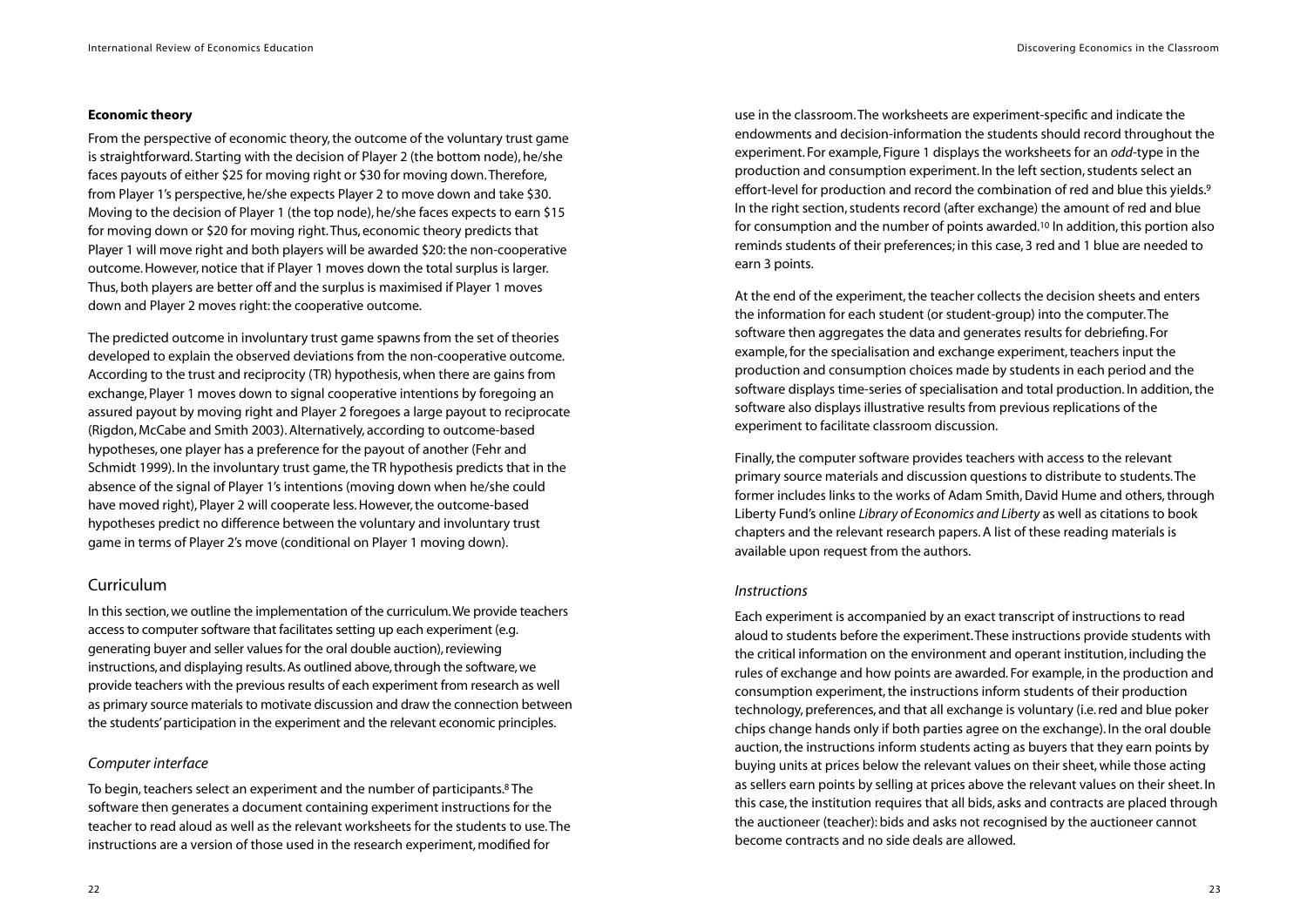In addition, step-by-step instructions for implementing each part of each module are provided to assist teachers.These include directions for installing the computer software, printing experiment materials and distributing them to students, tasks to be performed during the experiments, inputting the results of the experiment, and debriefing and leading classroom discussion.These instructions along with the computer software described in the previous sub-section should work to keep the barriers to using this curriculum relatively low: both in terms of classroom implementation and out-of-class preparation.

# Discussion and conclusion

For whatever reasons, the modern teaching of economics no longer conveys the brilliant insights of the Scottish Enlightenment. At the forefront of the industrial revolution, these scholars observed firsthand the wealth-creating power of exchange and specialisation, the importance of decentralised and dispersed knowledge, and the unifying connection of personal social exchange and impersonal market exchange. In this paper we present three modules that we have used in our classes to enhance the current equilibrium-focused perspective of introductory economics with a dynamic social viewpoint that more accurately describes the world.These modules blend the firsthand experiences of economic experiments with the primary sources of the Scottish Enlightenment to generate a richer context for viewing and understanding economics.

One future project of ours involves developing a complementary module on the connection between morality and the origins of property that makes the intimidating insights of David Hume in *A Treatise of Human Nature* accessible to the introductory student of economics. Scholars of modern economics recognise that well-defined property rights are essential to the workings of markets. However, this is rarely conveyed in the modern textbooks except for the obvious counterexamples of public goods and externalities. Hume provides a foundation for tying the traditions of morality to the conventions of property that make market exchange possible.

# Appendix 1: Software instructions

Open the software by double-clicking on the hand-run icon. Select the experiment you wish to run. If you select the 'Production and Consumption' experiment see Section A; if you select the 'Double Auction' experiment see Section B; if you select the 'Extensive Form Game' experiment see Section C.

# A Production and consumption experiment

# *Requirements*

- 3 monitors: 1 teacher and 2 student helpers.
- Poker chips (at least two different colours).Each odd-type student requires at most 13 poker chips of one colour,say red,and each even-type requires at most 11 poker chips of a different colour,say blue,per period.Poker chips can be reused each period.

# *Classroom setup*

- 1. Clear the middle of the classroom to allow room for students to move around during the experiment. Push the desks to the side and the students sit while you read the instructions (see below).
- 2. Set up two tables at opposite ends of the classroom. One will be the production station: students will collect their poker chips here.The other will be the consumption station: students will pass in their poker chips and earn points here.
- 3. For an example of the classroom setup, see the diagram below.The production station is marked with a 'P' and the consumption station is marked with a 'C.'

# *Experiment setup*

- 4. In the computer software, select the number of groups in the drop-down box. This will be half the number of students in your class or smaller and must be an even number.
- 5. Enter the two colours of poker chips in the bottom right corner of the screen in boxes titled 'Good 1 Name' and 'Good 2 Name.'
- 6. Click the 'Print Hand Outs' button at the top screen.This will generate experiment instructions, student worksheets, and production and consumption tables (for teacher use). Print the worksheets and distribute to students.
- 7. Odd and even types are identified with an odd or even number following the word 'Sheet' at the top. Ask students with odd- and even-numbered worksheets

## **Diagram:** classroom setup

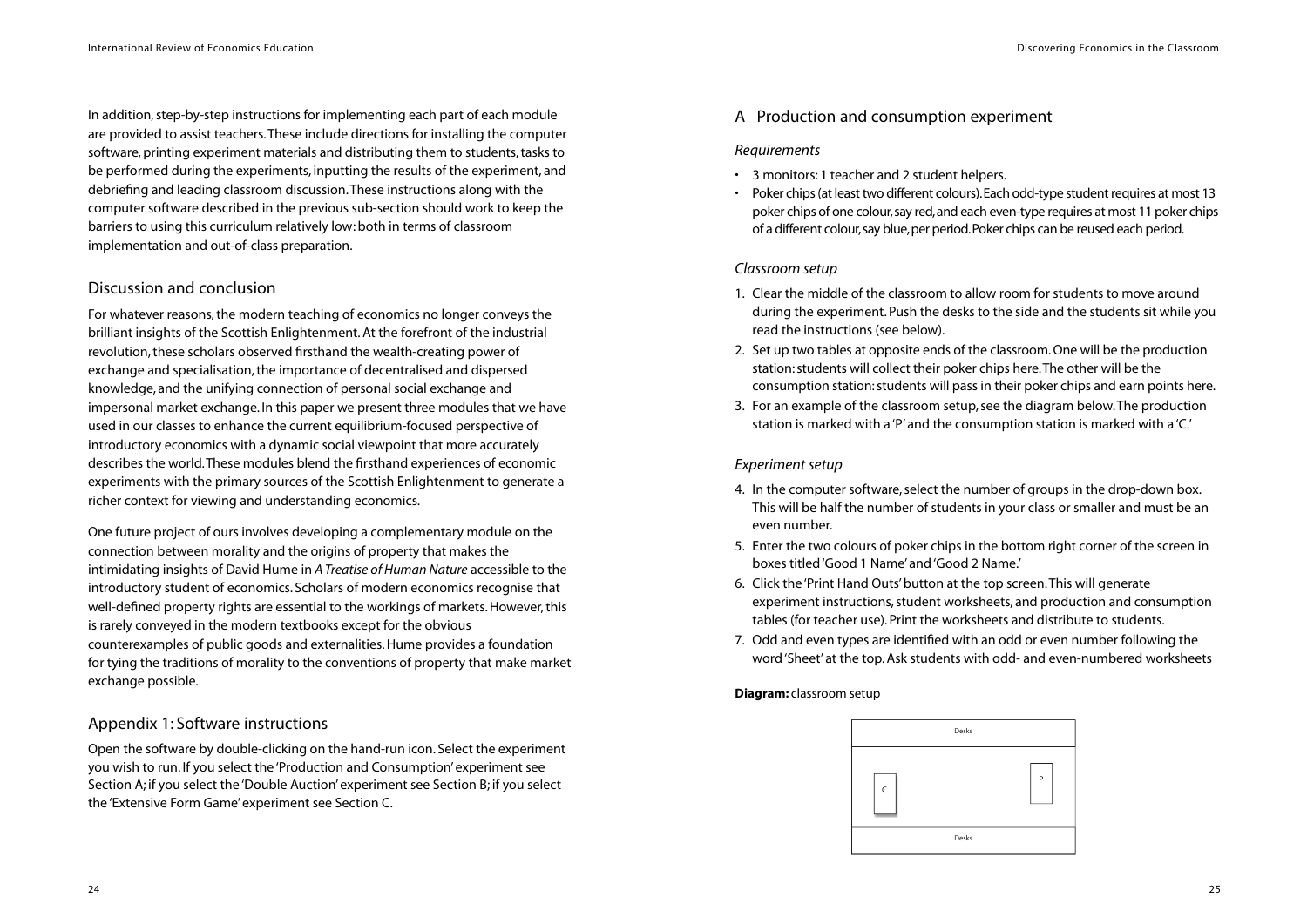#### **Diagram:** production tables

|            |            |      | (a) Odd-type  |       |      |      |                    |
|------------|------------|------|---------------|-------|------|------|--------------------|
| Production | Red<br>All | High | Low           | Equal | Low  | High | <b>Blue</b><br>ΑIΙ |
| Red, Blue  | 13.0       | 10.0 |               | 3.1   | 1. 1 | 1, 2 | 0.2                |
|            |            |      | (b) Even-type |       |      |      |                    |
|            | Red        |      |               |       |      |      | <b>Blue</b>        |
| Production | All        | High | Low           | Equal | Low  | High | All                |
| Red, Blue  | 3, 0       | 2, 1 | 2.2           | 1, 2  | 1, 5 | 0, 8 | 0, 11              |

to stand at separate ends of the classroom. In the above diagram, the two groups should be at desks and standing across from each other.

8. Read the instructions aloud.

#### *During experiment*

- 9. At the beginning of each period, students should go to the production monitor having selected the level of effort to devote to production.The table shown below (and included in the printed out materials; see Step 5 above) instructs the production monitor the level of production associated with the level of effort chosen by the student, based on the student type: either *odd* or *even*.The production monitor should distribute the poker chips and write corresponding production numbers on the student's worksheet.
- 10.After the students have received their production (and made any trades), they should go to the consumption monitor.The table shown below (and included in the printed out materials: again, see Step 5 above) instructs the consumption monitor on the number of points associated with the consumption bundle.The consumption monitor should collect the poker chips and write the corresponding number of points on the student's worksheet.
- 11.Step 9 and Step 10 should be repeated for the desired number of periods (up to 10).
- 12.If a student asks whether they can trade, reply with the sentence from the instructions:'anything (within reason) not explicitly prohibited by the instructions is allowed'.

#### *After experiment*

- 13. At the end of the experiment, collect all student worksheets. Use these to record the earnings of each student.
- 14. Outside of class, enter the information on production and consumption on the student worksheets into the computer software under the headings 'Production Results' and 'Consumption Results,' respectively.
- 15. The total number of points earned by each student (or student group) is displayed in the right portion of the screen under the heading,'Total Points.'

#### **Diagram:** consumption tables

| Red<br>15<br>$\overline{2}$<br>3<br>4<br>5<br>7<br>8<br>10<br>11<br>12<br>14<br>16<br>17<br>18<br>19<br>20 21<br>ı<br>6<br>9<br>13<br>3<br>3<br>3<br>$\overline{\overline{\overline{3}}}$<br>3<br>3<br>3<br>3<br>3<br>$\Omega$<br>o<br>3<br>з<br>ż<br>3<br>3<br>з<br>3<br>1<br>з<br>з<br>2<br>o<br>$\mathsf{o}$<br>3<br>3<br>3<br>6<br>6<br>6<br>б<br>б<br>б<br>б<br>6<br>б<br>6<br>6<br>6<br>б<br>6<br>6<br>9<br>$\overline{9}$<br>$\overline{9}$<br>9<br>3<br>o<br>6<br>6<br>9<br>9<br>9<br>$\overline{9}$<br>$\overline{9}$<br>9<br>9<br>$\overline{9}$<br> 0 <br>з<br>3<br>3<br>6<br>12<br>12<br>12<br>12<br>12<br>12<br>12<br>12<br>12<br>4<br>0<br>$\circ$<br>3<br>3<br>3<br>б<br>6<br>6<br>9<br>9<br>9<br>3<br>9<br>9<br>6<br>6<br>9<br>12<br>12<br>12<br>15<br>15<br>15<br>15<br>15<br>15<br>5<br>$\overline{0}$<br> 0 <br>з<br>3<br>6<br>9<br>9<br>9<br>12<br>12<br>15<br>15<br>$\overline{15}$<br>6<br>3<br>3<br>6<br>6<br>6<br>12<br>18<br>18<br>18<br>٥<br>o<br>3<br>3<br>6<br>9<br>7<br>o<br>$\circ$<br>3<br>3<br>6<br>6<br>9<br>9<br>12<br>12<br>12<br>15<br>15<br>15<br>18<br>18<br>18<br>3<br>3<br>3<br>9<br>9<br>9<br>12<br>12<br>12<br>15<br>15<br>8<br>0<br>$\mathbf 0$<br>6<br>6<br>6<br>15<br>18<br>18<br>18<br>9<br>3<br>6<br>$\overline{9}$<br>$\overline{9}$<br>12<br>12<br>9<br>o<br>$\Omega$<br>з<br>3<br>6<br>6<br>12<br>15<br>15<br>15<br>18<br>18<br>18<br>9<br>12<br>15<br>0<br>3<br>3<br>3<br>б<br>6<br>6<br>9<br>9<br>12<br>12<br>15<br>15<br>18<br>18<br>18<br>ō<br>3<br>3<br>9<br>9<br>$\mathbf{0}$<br>э<br>6<br>6<br>6<br>9<br>12<br>12<br>12<br>15<br>15<br>15<br>18<br>18<br>$\bf{0}$<br>18<br>3<br>3<br>9<br>9<br>9<br>15<br>15<br>15<br>0<br>$\ddot{\text{o}}$<br>3<br>6<br>6<br>6<br>12<br>12<br>12<br>18<br>18<br>18<br>3<br>6<br>6<br>6<br>9<br>9<br>12<br>O<br>3<br>3<br>9<br>12<br>12<br>15<br>15<br>15<br>18<br>18<br>18<br>$\circ$<br>з<br>12<br>12<br>15<br>15<br>18<br>18<br>0<br>o<br>з<br>3<br>6<br>6<br>6<br>9<br>9<br>9<br>12<br>15<br>18<br>3<br>3<br>6<br>6<br>6<br>9<br>9<br>9<br>12<br>12<br>12<br>15<br>15<br>18<br>18<br>0<br>$\circ$<br>3<br>15<br>18<br>16<br>з<br>3<br>3<br>6<br>6<br>6<br>9<br>9<br>9<br>12<br>12<br>12<br>15<br>18<br>18<br>0<br>0<br>15<br>15<br>18<br>3<br>9<br>9<br>17<br>o<br>$\circ$<br>з<br>$\overline{\mathbf{3}}$<br>6<br>6<br>9<br>12<br>12<br>12<br>15<br>15<br>15<br>18<br>18<br>18<br>б<br>18<br>3<br>6<br>12<br>12<br>18<br>0<br>$\circ$<br>3<br>з<br>6<br>6<br>9<br>9<br>9<br>12<br>15<br>15<br>15<br>18<br>18<br>3<br>9<br>9<br>12<br>18<br>19<br>D<br>$\Omega$<br>з<br>з<br>б<br>6<br>б<br>9<br>12<br>12<br>15<br>15<br>15<br>18<br>18<br>20<br>o<br>3<br>$\overline{3}$<br>6<br>6<br>9<br>9<br>9<br>12<br>12<br>15<br>18<br>18<br>o<br>3<br>б<br>12<br>15<br>15<br>18<br>(b) Even-type<br>Red<br>5<br>6<br>12<br>$\overline{a}$<br>3<br>4<br>7<br>8<br>9<br>10<br>11<br>13<br>15<br>16<br>17<br>18<br>19<br>1<br>14<br>$\overline{0}$<br>$\mathbf 0$<br>o<br>0<br>$\mathbf{0}$<br>$\theta$<br>0<br>0<br>0<br>$\bf{0}$<br>$\bf{0}$<br>û<br>0<br>0<br>o<br>0<br>$\theta$<br>0<br>$\mathbf{1}$<br>$\bf{0}$<br>$\overline{2}$<br>2<br>2<br>$\overline{2}$<br>2<br>2<br>2<br>$\overline{2}$<br>2<br>$\overline{2}$<br>$\overline{2}$<br>2<br>2<br>2<br>2<br>2<br>2<br>2<br>2<br>$\overline{2}$<br>$\overline{z}$<br>$\overline{z}$<br>$\overline{2}$<br>3<br>$\overline{2}$<br>$\overline{c}$<br>$\overline{2}$<br>$\overline{z}$<br>$\overline{z}$<br>2<br>2<br>$\overline{2}$<br>$\overline{c}$<br>2<br>2<br>2<br>2<br>2<br>Z<br>$\overline{2}$<br>2<br>4<br>4<br>4<br>4<br>4<br>4<br>4<br>4<br>4<br>4<br>4<br>4<br>4<br>4<br>4<br>4<br>4<br>4<br>4<br>5<br>$\overline{2}$<br>4<br>4<br>4<br>4<br>4<br>$\overline{4}$<br>4<br>4<br>4<br>4<br>4<br>4<br>4<br>4<br>4<br>4<br>4<br>4<br>б<br>$\overline{2}$<br>6<br>б<br>6<br>6<br>$\overline{6}$<br>6<br>6<br>б<br>б<br>б<br>б<br>6<br>4<br>б<br>б<br>6<br>6<br>5<br>7<br>$\overline{2}$<br>6<br>6<br>$\overline{6}$<br>6<br>$\boldsymbol{6}$<br>$\overline{6}$<br>$\ddot{\theta}$<br>6<br>4<br>6<br>6<br>6<br>б<br>6<br>6<br>6<br>6<br>6<br>6<br>8<br>8<br>2<br>4<br>8<br>8<br>8<br>8<br>8<br>8<br>8<br>\$<br>8<br>8<br>8<br>8<br>8<br>8<br>8<br>$\overline{2}$<br>$\overline{8}$<br>$\overline{8}$<br>$\overline{8}$<br>9<br>4<br>6<br>$\overline{8}$<br>$\overline{8}$<br>8<br>8<br>g<br>$\overline{8}$<br>$\overline{8}$<br>g<br>8<br>ß<br>8<br>8<br>B<br>6<br>10<br>10<br>10<br>10<br>2<br>4<br>8<br>10<br>10<br>10<br>10<br>10<br>10<br>10<br>10<br>10<br>10<br>10<br>10<br>2<br>10<br>10<br>10<br>11<br>4<br>6<br>8<br>10<br>10<br>10<br>10<br>10<br>10<br>10<br>10<br>10<br>10<br>10<br>10<br>6<br>$\overline{2}$<br>8<br>12<br>12<br>12<br>12<br>12<br>12<br>12<br>12<br>12<br>4<br>10<br>12<br>12<br>12<br>12<br>12<br>12<br>$\overline{2}$<br>12<br>12<br>12<br>12<br>12<br>12<br>12<br>12<br>12<br>12<br>4<br>6<br>$\overline{8}$<br>10<br>12<br>12<br>12<br>12<br>13<br>2<br>4<br>6<br>8<br>10<br>12<br>14<br>14<br>14<br>14<br>14<br>14<br>14<br>14<br>14<br>14<br>14<br>14<br>14<br>14<br>15<br>$\overline{2}$<br>12<br>14<br>14<br>14<br>4<br>6<br>8<br>10<br>14<br>14<br>14<br>14<br>14<br>14<br>14<br>14<br>14<br>14<br>16<br>2<br>4<br>δ<br>8<br>10<br>12<br>14<br>16<br>16<br>16<br>16<br>16<br>16<br>16<br>16<br>16<br>16<br>16<br>16<br>$\overline{2}$<br>$\ddot{\mathbf{6}}$<br>8 <sup>1</sup><br>10<br>12<br>14<br>16<br>16<br>16<br>16<br>16<br>16<br>16<br>17<br>4<br>16<br>16<br>16<br>16<br>16<br>18<br>2<br>4<br>б<br>12<br>14<br>16<br>18<br>8<br>10<br>18<br>18<br>18<br>18<br>18<br>18<br>18<br>18<br>18<br>18<br>2<br>12<br>19<br>$6 \theta$<br>8<br>14<br>16<br>18<br>18<br>18<br>18<br>18<br>18<br>18<br>18<br>18<br>18<br>18<br>4<br>10<br>18<br>$\overline{2}$<br>6<br>20<br>4<br>8<br>12 14<br>16<br>20<br>20<br>20<br>10<br>18<br>20 <sub>1</sub><br>20<br>20<br>20<br>20<br>20<br>20<br>20 |    |  |  |  |  |  |  |  |  |  |  |                                              |
|-------------------------------------------------------------------------------------------------------------------------------------------------------------------------------------------------------------------------------------------------------------------------------------------------------------------------------------------------------------------------------------------------------------------------------------------------------------------------------------------------------------------------------------------------------------------------------------------------------------------------------------------------------------------------------------------------------------------------------------------------------------------------------------------------------------------------------------------------------------------------------------------------------------------------------------------------------------------------------------------------------------------------------------------------------------------------------------------------------------------------------------------------------------------------------------------------------------------------------------------------------------------------------------------------------------------------------------------------------------------------------------------------------------------------------------------------------------------------------------------------------------------------------------------------------------------------------------------------------------------------------------------------------------------------------------------------------------------------------------------------------------------------------------------------------------------------------------------------------------------------------------------------------------------------------------------------------------------------------------------------------------------------------------------------------------------------------------------------------------------------------------------------------------------------------------------------------------------------------------------------------------------------------------------------------------------------------------------------------------------------------------------------------------------------------------------------------------------------------------------------------------------------------------------------------------------------------------------------------------------------------------------------------------------------------------------------------------------------------------------------------------------------------------------------------------------------------------------------------------------------------------------------------------------------------------------------------------------------------------------------------------------------------------------------------------------------------------------------------------------------------------------------------------------------------------------------------------------------------------------------------------------------------------------------------------------------------------------------------------------------------------------------------------------------------------------------------------------------------------------------------------------------------------------------------------------------------------------------------------------------------------------------------------------------------------------------------------------------------------------------------------------------------------------------------------------------------------------------------------------------------------------------------------------------------------------------------------------------------------------------------------------------------------------------------------------------------------------------------------------------------------------------------------------------------------------------------------------------------------------------------------------------------------------------------------------------------------------------------------------------------------------------------------------------------------------------------------------------------------------------------------------------------------------------------------------------------------------------------------------------------------------------------------------------------------------------------------------------------------------------------------------------------------------------------------------------------------------------------------------------------------------------------------------------------------------------------------------------------------------------------------------------------------------------------------------------------------------------------------------------------------------------------------------------------------------------------------------------------------------------------------------------------------------------------------------------------------------------------------------------------------------------------------------------------------------------------------------------------------------------------------------------------------------------------------------------------------------------------------------------------------------------------------------------------------------------------------------------------------------------------------------------------------------------------------------------------------------------------------------------------|----|--|--|--|--|--|--|--|--|--|--|----------------------------------------------|
|                                                                                                                                                                                                                                                                                                                                                                                                                                                                                                                                                                                                                                                                                                                                                                                                                                                                                                                                                                                                                                                                                                                                                                                                                                                                                                                                                                                                                                                                                                                                                                                                                                                                                                                                                                                                                                                                                                                                                                                                                                                                                                                                                                                                                                                                                                                                                                                                                                                                                                                                                                                                                                                                                                                                                                                                                                                                                                                                                                                                                                                                                                                                                                                                                                                                                                                                                                                                                                                                                                                                                                                                                                                                                                                                                                                                                                                                                                                                                                                                                                                                                                                                                                                                                                                                                                                                                                                                                                                                                                                                                                                                                                                                                                                                                                                                                                                                                                                                                                                                                                                                                                                                                                                                                                                                                                                                                                                                                                                                                                                                                                                                                                                                                                                                                                                                                                                                               |    |  |  |  |  |  |  |  |  |  |  |                                              |
|                                                                                                                                                                                                                                                                                                                                                                                                                                                                                                                                                                                                                                                                                                                                                                                                                                                                                                                                                                                                                                                                                                                                                                                                                                                                                                                                                                                                                                                                                                                                                                                                                                                                                                                                                                                                                                                                                                                                                                                                                                                                                                                                                                                                                                                                                                                                                                                                                                                                                                                                                                                                                                                                                                                                                                                                                                                                                                                                                                                                                                                                                                                                                                                                                                                                                                                                                                                                                                                                                                                                                                                                                                                                                                                                                                                                                                                                                                                                                                                                                                                                                                                                                                                                                                                                                                                                                                                                                                                                                                                                                                                                                                                                                                                                                                                                                                                                                                                                                                                                                                                                                                                                                                                                                                                                                                                                                                                                                                                                                                                                                                                                                                                                                                                                                                                                                                                                               |    |  |  |  |  |  |  |  |  |  |  |                                              |
|                                                                                                                                                                                                                                                                                                                                                                                                                                                                                                                                                                                                                                                                                                                                                                                                                                                                                                                                                                                                                                                                                                                                                                                                                                                                                                                                                                                                                                                                                                                                                                                                                                                                                                                                                                                                                                                                                                                                                                                                                                                                                                                                                                                                                                                                                                                                                                                                                                                                                                                                                                                                                                                                                                                                                                                                                                                                                                                                                                                                                                                                                                                                                                                                                                                                                                                                                                                                                                                                                                                                                                                                                                                                                                                                                                                                                                                                                                                                                                                                                                                                                                                                                                                                                                                                                                                                                                                                                                                                                                                                                                                                                                                                                                                                                                                                                                                                                                                                                                                                                                                                                                                                                                                                                                                                                                                                                                                                                                                                                                                                                                                                                                                                                                                                                                                                                                                                               |    |  |  |  |  |  |  |  |  |  |  |                                              |
|                                                                                                                                                                                                                                                                                                                                                                                                                                                                                                                                                                                                                                                                                                                                                                                                                                                                                                                                                                                                                                                                                                                                                                                                                                                                                                                                                                                                                                                                                                                                                                                                                                                                                                                                                                                                                                                                                                                                                                                                                                                                                                                                                                                                                                                                                                                                                                                                                                                                                                                                                                                                                                                                                                                                                                                                                                                                                                                                                                                                                                                                                                                                                                                                                                                                                                                                                                                                                                                                                                                                                                                                                                                                                                                                                                                                                                                                                                                                                                                                                                                                                                                                                                                                                                                                                                                                                                                                                                                                                                                                                                                                                                                                                                                                                                                                                                                                                                                                                                                                                                                                                                                                                                                                                                                                                                                                                                                                                                                                                                                                                                                                                                                                                                                                                                                                                                                                               |    |  |  |  |  |  |  |  |  |  |  |                                              |
|                                                                                                                                                                                                                                                                                                                                                                                                                                                                                                                                                                                                                                                                                                                                                                                                                                                                                                                                                                                                                                                                                                                                                                                                                                                                                                                                                                                                                                                                                                                                                                                                                                                                                                                                                                                                                                                                                                                                                                                                                                                                                                                                                                                                                                                                                                                                                                                                                                                                                                                                                                                                                                                                                                                                                                                                                                                                                                                                                                                                                                                                                                                                                                                                                                                                                                                                                                                                                                                                                                                                                                                                                                                                                                                                                                                                                                                                                                                                                                                                                                                                                                                                                                                                                                                                                                                                                                                                                                                                                                                                                                                                                                                                                                                                                                                                                                                                                                                                                                                                                                                                                                                                                                                                                                                                                                                                                                                                                                                                                                                                                                                                                                                                                                                                                                                                                                                                               |    |  |  |  |  |  |  |  |  |  |  |                                              |
|                                                                                                                                                                                                                                                                                                                                                                                                                                                                                                                                                                                                                                                                                                                                                                                                                                                                                                                                                                                                                                                                                                                                                                                                                                                                                                                                                                                                                                                                                                                                                                                                                                                                                                                                                                                                                                                                                                                                                                                                                                                                                                                                                                                                                                                                                                                                                                                                                                                                                                                                                                                                                                                                                                                                                                                                                                                                                                                                                                                                                                                                                                                                                                                                                                                                                                                                                                                                                                                                                                                                                                                                                                                                                                                                                                                                                                                                                                                                                                                                                                                                                                                                                                                                                                                                                                                                                                                                                                                                                                                                                                                                                                                                                                                                                                                                                                                                                                                                                                                                                                                                                                                                                                                                                                                                                                                                                                                                                                                                                                                                                                                                                                                                                                                                                                                                                                                                               |    |  |  |  |  |  |  |  |  |  |  |                                              |
|                                                                                                                                                                                                                                                                                                                                                                                                                                                                                                                                                                                                                                                                                                                                                                                                                                                                                                                                                                                                                                                                                                                                                                                                                                                                                                                                                                                                                                                                                                                                                                                                                                                                                                                                                                                                                                                                                                                                                                                                                                                                                                                                                                                                                                                                                                                                                                                                                                                                                                                                                                                                                                                                                                                                                                                                                                                                                                                                                                                                                                                                                                                                                                                                                                                                                                                                                                                                                                                                                                                                                                                                                                                                                                                                                                                                                                                                                                                                                                                                                                                                                                                                                                                                                                                                                                                                                                                                                                                                                                                                                                                                                                                                                                                                                                                                                                                                                                                                                                                                                                                                                                                                                                                                                                                                                                                                                                                                                                                                                                                                                                                                                                                                                                                                                                                                                                                                               |    |  |  |  |  |  |  |  |  |  |  |                                              |
|                                                                                                                                                                                                                                                                                                                                                                                                                                                                                                                                                                                                                                                                                                                                                                                                                                                                                                                                                                                                                                                                                                                                                                                                                                                                                                                                                                                                                                                                                                                                                                                                                                                                                                                                                                                                                                                                                                                                                                                                                                                                                                                                                                                                                                                                                                                                                                                                                                                                                                                                                                                                                                                                                                                                                                                                                                                                                                                                                                                                                                                                                                                                                                                                                                                                                                                                                                                                                                                                                                                                                                                                                                                                                                                                                                                                                                                                                                                                                                                                                                                                                                                                                                                                                                                                                                                                                                                                                                                                                                                                                                                                                                                                                                                                                                                                                                                                                                                                                                                                                                                                                                                                                                                                                                                                                                                                                                                                                                                                                                                                                                                                                                                                                                                                                                                                                                                                               |    |  |  |  |  |  |  |  |  |  |  |                                              |
|                                                                                                                                                                                                                                                                                                                                                                                                                                                                                                                                                                                                                                                                                                                                                                                                                                                                                                                                                                                                                                                                                                                                                                                                                                                                                                                                                                                                                                                                                                                                                                                                                                                                                                                                                                                                                                                                                                                                                                                                                                                                                                                                                                                                                                                                                                                                                                                                                                                                                                                                                                                                                                                                                                                                                                                                                                                                                                                                                                                                                                                                                                                                                                                                                                                                                                                                                                                                                                                                                                                                                                                                                                                                                                                                                                                                                                                                                                                                                                                                                                                                                                                                                                                                                                                                                                                                                                                                                                                                                                                                                                                                                                                                                                                                                                                                                                                                                                                                                                                                                                                                                                                                                                                                                                                                                                                                                                                                                                                                                                                                                                                                                                                                                                                                                                                                                                                                               |    |  |  |  |  |  |  |  |  |  |  |                                              |
|                                                                                                                                                                                                                                                                                                                                                                                                                                                                                                                                                                                                                                                                                                                                                                                                                                                                                                                                                                                                                                                                                                                                                                                                                                                                                                                                                                                                                                                                                                                                                                                                                                                                                                                                                                                                                                                                                                                                                                                                                                                                                                                                                                                                                                                                                                                                                                                                                                                                                                                                                                                                                                                                                                                                                                                                                                                                                                                                                                                                                                                                                                                                                                                                                                                                                                                                                                                                                                                                                                                                                                                                                                                                                                                                                                                                                                                                                                                                                                                                                                                                                                                                                                                                                                                                                                                                                                                                                                                                                                                                                                                                                                                                                                                                                                                                                                                                                                                                                                                                                                                                                                                                                                                                                                                                                                                                                                                                                                                                                                                                                                                                                                                                                                                                                                                                                                                                               |    |  |  |  |  |  |  |  |  |  |  |                                              |
|                                                                                                                                                                                                                                                                                                                                                                                                                                                                                                                                                                                                                                                                                                                                                                                                                                                                                                                                                                                                                                                                                                                                                                                                                                                                                                                                                                                                                                                                                                                                                                                                                                                                                                                                                                                                                                                                                                                                                                                                                                                                                                                                                                                                                                                                                                                                                                                                                                                                                                                                                                                                                                                                                                                                                                                                                                                                                                                                                                                                                                                                                                                                                                                                                                                                                                                                                                                                                                                                                                                                                                                                                                                                                                                                                                                                                                                                                                                                                                                                                                                                                                                                                                                                                                                                                                                                                                                                                                                                                                                                                                                                                                                                                                                                                                                                                                                                                                                                                                                                                                                                                                                                                                                                                                                                                                                                                                                                                                                                                                                                                                                                                                                                                                                                                                                                                                                                               | 10 |  |  |  |  |  |  |  |  |  |  |                                              |
|                                                                                                                                                                                                                                                                                                                                                                                                                                                                                                                                                                                                                                                                                                                                                                                                                                                                                                                                                                                                                                                                                                                                                                                                                                                                                                                                                                                                                                                                                                                                                                                                                                                                                                                                                                                                                                                                                                                                                                                                                                                                                                                                                                                                                                                                                                                                                                                                                                                                                                                                                                                                                                                                                                                                                                                                                                                                                                                                                                                                                                                                                                                                                                                                                                                                                                                                                                                                                                                                                                                                                                                                                                                                                                                                                                                                                                                                                                                                                                                                                                                                                                                                                                                                                                                                                                                                                                                                                                                                                                                                                                                                                                                                                                                                                                                                                                                                                                                                                                                                                                                                                                                                                                                                                                                                                                                                                                                                                                                                                                                                                                                                                                                                                                                                                                                                                                                                               | 11 |  |  |  |  |  |  |  |  |  |  |                                              |
|                                                                                                                                                                                                                                                                                                                                                                                                                                                                                                                                                                                                                                                                                                                                                                                                                                                                                                                                                                                                                                                                                                                                                                                                                                                                                                                                                                                                                                                                                                                                                                                                                                                                                                                                                                                                                                                                                                                                                                                                                                                                                                                                                                                                                                                                                                                                                                                                                                                                                                                                                                                                                                                                                                                                                                                                                                                                                                                                                                                                                                                                                                                                                                                                                                                                                                                                                                                                                                                                                                                                                                                                                                                                                                                                                                                                                                                                                                                                                                                                                                                                                                                                                                                                                                                                                                                                                                                                                                                                                                                                                                                                                                                                                                                                                                                                                                                                                                                                                                                                                                                                                                                                                                                                                                                                                                                                                                                                                                                                                                                                                                                                                                                                                                                                                                                                                                                                               | 12 |  |  |  |  |  |  |  |  |  |  |                                              |
|                                                                                                                                                                                                                                                                                                                                                                                                                                                                                                                                                                                                                                                                                                                                                                                                                                                                                                                                                                                                                                                                                                                                                                                                                                                                                                                                                                                                                                                                                                                                                                                                                                                                                                                                                                                                                                                                                                                                                                                                                                                                                                                                                                                                                                                                                                                                                                                                                                                                                                                                                                                                                                                                                                                                                                                                                                                                                                                                                                                                                                                                                                                                                                                                                                                                                                                                                                                                                                                                                                                                                                                                                                                                                                                                                                                                                                                                                                                                                                                                                                                                                                                                                                                                                                                                                                                                                                                                                                                                                                                                                                                                                                                                                                                                                                                                                                                                                                                                                                                                                                                                                                                                                                                                                                                                                                                                                                                                                                                                                                                                                                                                                                                                                                                                                                                                                                                                               | 13 |  |  |  |  |  |  |  |  |  |  |                                              |
|                                                                                                                                                                                                                                                                                                                                                                                                                                                                                                                                                                                                                                                                                                                                                                                                                                                                                                                                                                                                                                                                                                                                                                                                                                                                                                                                                                                                                                                                                                                                                                                                                                                                                                                                                                                                                                                                                                                                                                                                                                                                                                                                                                                                                                                                                                                                                                                                                                                                                                                                                                                                                                                                                                                                                                                                                                                                                                                                                                                                                                                                                                                                                                                                                                                                                                                                                                                                                                                                                                                                                                                                                                                                                                                                                                                                                                                                                                                                                                                                                                                                                                                                                                                                                                                                                                                                                                                                                                                                                                                                                                                                                                                                                                                                                                                                                                                                                                                                                                                                                                                                                                                                                                                                                                                                                                                                                                                                                                                                                                                                                                                                                                                                                                                                                                                                                                                                               | 14 |  |  |  |  |  |  |  |  |  |  |                                              |
|                                                                                                                                                                                                                                                                                                                                                                                                                                                                                                                                                                                                                                                                                                                                                                                                                                                                                                                                                                                                                                                                                                                                                                                                                                                                                                                                                                                                                                                                                                                                                                                                                                                                                                                                                                                                                                                                                                                                                                                                                                                                                                                                                                                                                                                                                                                                                                                                                                                                                                                                                                                                                                                                                                                                                                                                                                                                                                                                                                                                                                                                                                                                                                                                                                                                                                                                                                                                                                                                                                                                                                                                                                                                                                                                                                                                                                                                                                                                                                                                                                                                                                                                                                                                                                                                                                                                                                                                                                                                                                                                                                                                                                                                                                                                                                                                                                                                                                                                                                                                                                                                                                                                                                                                                                                                                                                                                                                                                                                                                                                                                                                                                                                                                                                                                                                                                                                                               | 15 |  |  |  |  |  |  |  |  |  |  |                                              |
|                                                                                                                                                                                                                                                                                                                                                                                                                                                                                                                                                                                                                                                                                                                                                                                                                                                                                                                                                                                                                                                                                                                                                                                                                                                                                                                                                                                                                                                                                                                                                                                                                                                                                                                                                                                                                                                                                                                                                                                                                                                                                                                                                                                                                                                                                                                                                                                                                                                                                                                                                                                                                                                                                                                                                                                                                                                                                                                                                                                                                                                                                                                                                                                                                                                                                                                                                                                                                                                                                                                                                                                                                                                                                                                                                                                                                                                                                                                                                                                                                                                                                                                                                                                                                                                                                                                                                                                                                                                                                                                                                                                                                                                                                                                                                                                                                                                                                                                                                                                                                                                                                                                                                                                                                                                                                                                                                                                                                                                                                                                                                                                                                                                                                                                                                                                                                                                                               |    |  |  |  |  |  |  |  |  |  |  |                                              |
|                                                                                                                                                                                                                                                                                                                                                                                                                                                                                                                                                                                                                                                                                                                                                                                                                                                                                                                                                                                                                                                                                                                                                                                                                                                                                                                                                                                                                                                                                                                                                                                                                                                                                                                                                                                                                                                                                                                                                                                                                                                                                                                                                                                                                                                                                                                                                                                                                                                                                                                                                                                                                                                                                                                                                                                                                                                                                                                                                                                                                                                                                                                                                                                                                                                                                                                                                                                                                                                                                                                                                                                                                                                                                                                                                                                                                                                                                                                                                                                                                                                                                                                                                                                                                                                                                                                                                                                                                                                                                                                                                                                                                                                                                                                                                                                                                                                                                                                                                                                                                                                                                                                                                                                                                                                                                                                                                                                                                                                                                                                                                                                                                                                                                                                                                                                                                                                                               |    |  |  |  |  |  |  |  |  |  |  |                                              |
|                                                                                                                                                                                                                                                                                                                                                                                                                                                                                                                                                                                                                                                                                                                                                                                                                                                                                                                                                                                                                                                                                                                                                                                                                                                                                                                                                                                                                                                                                                                                                                                                                                                                                                                                                                                                                                                                                                                                                                                                                                                                                                                                                                                                                                                                                                                                                                                                                                                                                                                                                                                                                                                                                                                                                                                                                                                                                                                                                                                                                                                                                                                                                                                                                                                                                                                                                                                                                                                                                                                                                                                                                                                                                                                                                                                                                                                                                                                                                                                                                                                                                                                                                                                                                                                                                                                                                                                                                                                                                                                                                                                                                                                                                                                                                                                                                                                                                                                                                                                                                                                                                                                                                                                                                                                                                                                                                                                                                                                                                                                                                                                                                                                                                                                                                                                                                                                                               |    |  |  |  |  |  |  |  |  |  |  |                                              |
|                                                                                                                                                                                                                                                                                                                                                                                                                                                                                                                                                                                                                                                                                                                                                                                                                                                                                                                                                                                                                                                                                                                                                                                                                                                                                                                                                                                                                                                                                                                                                                                                                                                                                                                                                                                                                                                                                                                                                                                                                                                                                                                                                                                                                                                                                                                                                                                                                                                                                                                                                                                                                                                                                                                                                                                                                                                                                                                                                                                                                                                                                                                                                                                                                                                                                                                                                                                                                                                                                                                                                                                                                                                                                                                                                                                                                                                                                                                                                                                                                                                                                                                                                                                                                                                                                                                                                                                                                                                                                                                                                                                                                                                                                                                                                                                                                                                                                                                                                                                                                                                                                                                                                                                                                                                                                                                                                                                                                                                                                                                                                                                                                                                                                                                                                                                                                                                                               |    |  |  |  |  |  |  |  |  |  |  |                                              |
|                                                                                                                                                                                                                                                                                                                                                                                                                                                                                                                                                                                                                                                                                                                                                                                                                                                                                                                                                                                                                                                                                                                                                                                                                                                                                                                                                                                                                                                                                                                                                                                                                                                                                                                                                                                                                                                                                                                                                                                                                                                                                                                                                                                                                                                                                                                                                                                                                                                                                                                                                                                                                                                                                                                                                                                                                                                                                                                                                                                                                                                                                                                                                                                                                                                                                                                                                                                                                                                                                                                                                                                                                                                                                                                                                                                                                                                                                                                                                                                                                                                                                                                                                                                                                                                                                                                                                                                                                                                                                                                                                                                                                                                                                                                                                                                                                                                                                                                                                                                                                                                                                                                                                                                                                                                                                                                                                                                                                                                                                                                                                                                                                                                                                                                                                                                                                                                                               |    |  |  |  |  |  |  |  |  |  |  |                                              |
|                                                                                                                                                                                                                                                                                                                                                                                                                                                                                                                                                                                                                                                                                                                                                                                                                                                                                                                                                                                                                                                                                                                                                                                                                                                                                                                                                                                                                                                                                                                                                                                                                                                                                                                                                                                                                                                                                                                                                                                                                                                                                                                                                                                                                                                                                                                                                                                                                                                                                                                                                                                                                                                                                                                                                                                                                                                                                                                                                                                                                                                                                                                                                                                                                                                                                                                                                                                                                                                                                                                                                                                                                                                                                                                                                                                                                                                                                                                                                                                                                                                                                                                                                                                                                                                                                                                                                                                                                                                                                                                                                                                                                                                                                                                                                                                                                                                                                                                                                                                                                                                                                                                                                                                                                                                                                                                                                                                                                                                                                                                                                                                                                                                                                                                                                                                                                                                                               |    |  |  |  |  |  |  |  |  |  |  |                                              |
|                                                                                                                                                                                                                                                                                                                                                                                                                                                                                                                                                                                                                                                                                                                                                                                                                                                                                                                                                                                                                                                                                                                                                                                                                                                                                                                                                                                                                                                                                                                                                                                                                                                                                                                                                                                                                                                                                                                                                                                                                                                                                                                                                                                                                                                                                                                                                                                                                                                                                                                                                                                                                                                                                                                                                                                                                                                                                                                                                                                                                                                                                                                                                                                                                                                                                                                                                                                                                                                                                                                                                                                                                                                                                                                                                                                                                                                                                                                                                                                                                                                                                                                                                                                                                                                                                                                                                                                                                                                                                                                                                                                                                                                                                                                                                                                                                                                                                                                                                                                                                                                                                                                                                                                                                                                                                                                                                                                                                                                                                                                                                                                                                                                                                                                                                                                                                                                                               |    |  |  |  |  |  |  |  |  |  |  |                                              |
|                                                                                                                                                                                                                                                                                                                                                                                                                                                                                                                                                                                                                                                                                                                                                                                                                                                                                                                                                                                                                                                                                                                                                                                                                                                                                                                                                                                                                                                                                                                                                                                                                                                                                                                                                                                                                                                                                                                                                                                                                                                                                                                                                                                                                                                                                                                                                                                                                                                                                                                                                                                                                                                                                                                                                                                                                                                                                                                                                                                                                                                                                                                                                                                                                                                                                                                                                                                                                                                                                                                                                                                                                                                                                                                                                                                                                                                                                                                                                                                                                                                                                                                                                                                                                                                                                                                                                                                                                                                                                                                                                                                                                                                                                                                                                                                                                                                                                                                                                                                                                                                                                                                                                                                                                                                                                                                                                                                                                                                                                                                                                                                                                                                                                                                                                                                                                                                                               |    |  |  |  |  |  |  |  |  |  |  |                                              |
|                                                                                                                                                                                                                                                                                                                                                                                                                                                                                                                                                                                                                                                                                                                                                                                                                                                                                                                                                                                                                                                                                                                                                                                                                                                                                                                                                                                                                                                                                                                                                                                                                                                                                                                                                                                                                                                                                                                                                                                                                                                                                                                                                                                                                                                                                                                                                                                                                                                                                                                                                                                                                                                                                                                                                                                                                                                                                                                                                                                                                                                                                                                                                                                                                                                                                                                                                                                                                                                                                                                                                                                                                                                                                                                                                                                                                                                                                                                                                                                                                                                                                                                                                                                                                                                                                                                                                                                                                                                                                                                                                                                                                                                                                                                                                                                                                                                                                                                                                                                                                                                                                                                                                                                                                                                                                                                                                                                                                                                                                                                                                                                                                                                                                                                                                                                                                                                                               |    |  |  |  |  |  |  |  |  |  |  |                                              |
|                                                                                                                                                                                                                                                                                                                                                                                                                                                                                                                                                                                                                                                                                                                                                                                                                                                                                                                                                                                                                                                                                                                                                                                                                                                                                                                                                                                                                                                                                                                                                                                                                                                                                                                                                                                                                                                                                                                                                                                                                                                                                                                                                                                                                                                                                                                                                                                                                                                                                                                                                                                                                                                                                                                                                                                                                                                                                                                                                                                                                                                                                                                                                                                                                                                                                                                                                                                                                                                                                                                                                                                                                                                                                                                                                                                                                                                                                                                                                                                                                                                                                                                                                                                                                                                                                                                                                                                                                                                                                                                                                                                                                                                                                                                                                                                                                                                                                                                                                                                                                                                                                                                                                                                                                                                                                                                                                                                                                                                                                                                                                                                                                                                                                                                                                                                                                                                                               |    |  |  |  |  |  |  |  |  |  |  |                                              |
|                                                                                                                                                                                                                                                                                                                                                                                                                                                                                                                                                                                                                                                                                                                                                                                                                                                                                                                                                                                                                                                                                                                                                                                                                                                                                                                                                                                                                                                                                                                                                                                                                                                                                                                                                                                                                                                                                                                                                                                                                                                                                                                                                                                                                                                                                                                                                                                                                                                                                                                                                                                                                                                                                                                                                                                                                                                                                                                                                                                                                                                                                                                                                                                                                                                                                                                                                                                                                                                                                                                                                                                                                                                                                                                                                                                                                                                                                                                                                                                                                                                                                                                                                                                                                                                                                                                                                                                                                                                                                                                                                                                                                                                                                                                                                                                                                                                                                                                                                                                                                                                                                                                                                                                                                                                                                                                                                                                                                                                                                                                                                                                                                                                                                                                                                                                                                                                                               |    |  |  |  |  |  |  |  |  |  |  |                                              |
|                                                                                                                                                                                                                                                                                                                                                                                                                                                                                                                                                                                                                                                                                                                                                                                                                                                                                                                                                                                                                                                                                                                                                                                                                                                                                                                                                                                                                                                                                                                                                                                                                                                                                                                                                                                                                                                                                                                                                                                                                                                                                                                                                                                                                                                                                                                                                                                                                                                                                                                                                                                                                                                                                                                                                                                                                                                                                                                                                                                                                                                                                                                                                                                                                                                                                                                                                                                                                                                                                                                                                                                                                                                                                                                                                                                                                                                                                                                                                                                                                                                                                                                                                                                                                                                                                                                                                                                                                                                                                                                                                                                                                                                                                                                                                                                                                                                                                                                                                                                                                                                                                                                                                                                                                                                                                                                                                                                                                                                                                                                                                                                                                                                                                                                                                                                                                                                                               |    |  |  |  |  |  |  |  |  |  |  |                                              |
|                                                                                                                                                                                                                                                                                                                                                                                                                                                                                                                                                                                                                                                                                                                                                                                                                                                                                                                                                                                                                                                                                                                                                                                                                                                                                                                                                                                                                                                                                                                                                                                                                                                                                                                                                                                                                                                                                                                                                                                                                                                                                                                                                                                                                                                                                                                                                                                                                                                                                                                                                                                                                                                                                                                                                                                                                                                                                                                                                                                                                                                                                                                                                                                                                                                                                                                                                                                                                                                                                                                                                                                                                                                                                                                                                                                                                                                                                                                                                                                                                                                                                                                                                                                                                                                                                                                                                                                                                                                                                                                                                                                                                                                                                                                                                                                                                                                                                                                                                                                                                                                                                                                                                                                                                                                                                                                                                                                                                                                                                                                                                                                                                                                                                                                                                                                                                                                                               |    |  |  |  |  |  |  |  |  |  |  |                                              |
|                                                                                                                                                                                                                                                                                                                                                                                                                                                                                                                                                                                                                                                                                                                                                                                                                                                                                                                                                                                                                                                                                                                                                                                                                                                                                                                                                                                                                                                                                                                                                                                                                                                                                                                                                                                                                                                                                                                                                                                                                                                                                                                                                                                                                                                                                                                                                                                                                                                                                                                                                                                                                                                                                                                                                                                                                                                                                                                                                                                                                                                                                                                                                                                                                                                                                                                                                                                                                                                                                                                                                                                                                                                                                                                                                                                                                                                                                                                                                                                                                                                                                                                                                                                                                                                                                                                                                                                                                                                                                                                                                                                                                                                                                                                                                                                                                                                                                                                                                                                                                                                                                                                                                                                                                                                                                                                                                                                                                                                                                                                                                                                                                                                                                                                                                                                                                                                                               |    |  |  |  |  |  |  |  |  |  |  |                                              |
|                                                                                                                                                                                                                                                                                                                                                                                                                                                                                                                                                                                                                                                                                                                                                                                                                                                                                                                                                                                                                                                                                                                                                                                                                                                                                                                                                                                                                                                                                                                                                                                                                                                                                                                                                                                                                                                                                                                                                                                                                                                                                                                                                                                                                                                                                                                                                                                                                                                                                                                                                                                                                                                                                                                                                                                                                                                                                                                                                                                                                                                                                                                                                                                                                                                                                                                                                                                                                                                                                                                                                                                                                                                                                                                                                                                                                                                                                                                                                                                                                                                                                                                                                                                                                                                                                                                                                                                                                                                                                                                                                                                                                                                                                                                                                                                                                                                                                                                                                                                                                                                                                                                                                                                                                                                                                                                                                                                                                                                                                                                                                                                                                                                                                                                                                                                                                                                                               |    |  |  |  |  |  |  |  |  |  |  |                                              |
|                                                                                                                                                                                                                                                                                                                                                                                                                                                                                                                                                                                                                                                                                                                                                                                                                                                                                                                                                                                                                                                                                                                                                                                                                                                                                                                                                                                                                                                                                                                                                                                                                                                                                                                                                                                                                                                                                                                                                                                                                                                                                                                                                                                                                                                                                                                                                                                                                                                                                                                                                                                                                                                                                                                                                                                                                                                                                                                                                                                                                                                                                                                                                                                                                                                                                                                                                                                                                                                                                                                                                                                                                                                                                                                                                                                                                                                                                                                                                                                                                                                                                                                                                                                                                                                                                                                                                                                                                                                                                                                                                                                                                                                                                                                                                                                                                                                                                                                                                                                                                                                                                                                                                                                                                                                                                                                                                                                                                                                                                                                                                                                                                                                                                                                                                                                                                                                                               |    |  |  |  |  |  |  |  |  |  |  |                                              |
|                                                                                                                                                                                                                                                                                                                                                                                                                                                                                                                                                                                                                                                                                                                                                                                                                                                                                                                                                                                                                                                                                                                                                                                                                                                                                                                                                                                                                                                                                                                                                                                                                                                                                                                                                                                                                                                                                                                                                                                                                                                                                                                                                                                                                                                                                                                                                                                                                                                                                                                                                                                                                                                                                                                                                                                                                                                                                                                                                                                                                                                                                                                                                                                                                                                                                                                                                                                                                                                                                                                                                                                                                                                                                                                                                                                                                                                                                                                                                                                                                                                                                                                                                                                                                                                                                                                                                                                                                                                                                                                                                                                                                                                                                                                                                                                                                                                                                                                                                                                                                                                                                                                                                                                                                                                                                                                                                                                                                                                                                                                                                                                                                                                                                                                                                                                                                                                                               |    |  |  |  |  |  |  |  |  |  |  |                                              |
|                                                                                                                                                                                                                                                                                                                                                                                                                                                                                                                                                                                                                                                                                                                                                                                                                                                                                                                                                                                                                                                                                                                                                                                                                                                                                                                                                                                                                                                                                                                                                                                                                                                                                                                                                                                                                                                                                                                                                                                                                                                                                                                                                                                                                                                                                                                                                                                                                                                                                                                                                                                                                                                                                                                                                                                                                                                                                                                                                                                                                                                                                                                                                                                                                                                                                                                                                                                                                                                                                                                                                                                                                                                                                                                                                                                                                                                                                                                                                                                                                                                                                                                                                                                                                                                                                                                                                                                                                                                                                                                                                                                                                                                                                                                                                                                                                                                                                                                                                                                                                                                                                                                                                                                                                                                                                                                                                                                                                                                                                                                                                                                                                                                                                                                                                                                                                                                                               |    |  |  |  |  |  |  |  |  |  |  |                                              |
|                                                                                                                                                                                                                                                                                                                                                                                                                                                                                                                                                                                                                                                                                                                                                                                                                                                                                                                                                                                                                                                                                                                                                                                                                                                                                                                                                                                                                                                                                                                                                                                                                                                                                                                                                                                                                                                                                                                                                                                                                                                                                                                                                                                                                                                                                                                                                                                                                                                                                                                                                                                                                                                                                                                                                                                                                                                                                                                                                                                                                                                                                                                                                                                                                                                                                                                                                                                                                                                                                                                                                                                                                                                                                                                                                                                                                                                                                                                                                                                                                                                                                                                                                                                                                                                                                                                                                                                                                                                                                                                                                                                                                                                                                                                                                                                                                                                                                                                                                                                                                                                                                                                                                                                                                                                                                                                                                                                                                                                                                                                                                                                                                                                                                                                                                                                                                                                                               |    |  |  |  |  |  |  |  |  |  |  |                                              |
|                                                                                                                                                                                                                                                                                                                                                                                                                                                                                                                                                                                                                                                                                                                                                                                                                                                                                                                                                                                                                                                                                                                                                                                                                                                                                                                                                                                                                                                                                                                                                                                                                                                                                                                                                                                                                                                                                                                                                                                                                                                                                                                                                                                                                                                                                                                                                                                                                                                                                                                                                                                                                                                                                                                                                                                                                                                                                                                                                                                                                                                                                                                                                                                                                                                                                                                                                                                                                                                                                                                                                                                                                                                                                                                                                                                                                                                                                                                                                                                                                                                                                                                                                                                                                                                                                                                                                                                                                                                                                                                                                                                                                                                                                                                                                                                                                                                                                                                                                                                                                                                                                                                                                                                                                                                                                                                                                                                                                                                                                                                                                                                                                                                                                                                                                                                                                                                                               |    |  |  |  |  |  |  |  |  |  |  |                                              |
|                                                                                                                                                                                                                                                                                                                                                                                                                                                                                                                                                                                                                                                                                                                                                                                                                                                                                                                                                                                                                                                                                                                                                                                                                                                                                                                                                                                                                                                                                                                                                                                                                                                                                                                                                                                                                                                                                                                                                                                                                                                                                                                                                                                                                                                                                                                                                                                                                                                                                                                                                                                                                                                                                                                                                                                                                                                                                                                                                                                                                                                                                                                                                                                                                                                                                                                                                                                                                                                                                                                                                                                                                                                                                                                                                                                                                                                                                                                                                                                                                                                                                                                                                                                                                                                                                                                                                                                                                                                                                                                                                                                                                                                                                                                                                                                                                                                                                                                                                                                                                                                                                                                                                                                                                                                                                                                                                                                                                                                                                                                                                                                                                                                                                                                                                                                                                                                                               |    |  |  |  |  |  |  |  |  |  |  |                                              |
|                                                                                                                                                                                                                                                                                                                                                                                                                                                                                                                                                                                                                                                                                                                                                                                                                                                                                                                                                                                                                                                                                                                                                                                                                                                                                                                                                                                                                                                                                                                                                                                                                                                                                                                                                                                                                                                                                                                                                                                                                                                                                                                                                                                                                                                                                                                                                                                                                                                                                                                                                                                                                                                                                                                                                                                                                                                                                                                                                                                                                                                                                                                                                                                                                                                                                                                                                                                                                                                                                                                                                                                                                                                                                                                                                                                                                                                                                                                                                                                                                                                                                                                                                                                                                                                                                                                                                                                                                                                                                                                                                                                                                                                                                                                                                                                                                                                                                                                                                                                                                                                                                                                                                                                                                                                                                                                                                                                                                                                                                                                                                                                                                                                                                                                                                                                                                                                                               |    |  |  |  |  |  |  |  |  |  |  |                                              |
|                                                                                                                                                                                                                                                                                                                                                                                                                                                                                                                                                                                                                                                                                                                                                                                                                                                                                                                                                                                                                                                                                                                                                                                                                                                                                                                                                                                                                                                                                                                                                                                                                                                                                                                                                                                                                                                                                                                                                                                                                                                                                                                                                                                                                                                                                                                                                                                                                                                                                                                                                                                                                                                                                                                                                                                                                                                                                                                                                                                                                                                                                                                                                                                                                                                                                                                                                                                                                                                                                                                                                                                                                                                                                                                                                                                                                                                                                                                                                                                                                                                                                                                                                                                                                                                                                                                                                                                                                                                                                                                                                                                                                                                                                                                                                                                                                                                                                                                                                                                                                                                                                                                                                                                                                                                                                                                                                                                                                                                                                                                                                                                                                                                                                                                                                                                                                                                                               |    |  |  |  |  |  |  |  |  |  |  |                                              |
|                                                                                                                                                                                                                                                                                                                                                                                                                                                                                                                                                                                                                                                                                                                                                                                                                                                                                                                                                                                                                                                                                                                                                                                                                                                                                                                                                                                                                                                                                                                                                                                                                                                                                                                                                                                                                                                                                                                                                                                                                                                                                                                                                                                                                                                                                                                                                                                                                                                                                                                                                                                                                                                                                                                                                                                                                                                                                                                                                                                                                                                                                                                                                                                                                                                                                                                                                                                                                                                                                                                                                                                                                                                                                                                                                                                                                                                                                                                                                                                                                                                                                                                                                                                                                                                                                                                                                                                                                                                                                                                                                                                                                                                                                                                                                                                                                                                                                                                                                                                                                                                                                                                                                                                                                                                                                                                                                                                                                                                                                                                                                                                                                                                                                                                                                                                                                                                                               |    |  |  |  |  |  |  |  |  |  |  | 20<br>10<br>10<br>12<br>12<br>14<br>14<br>16 |
|                                                                                                                                                                                                                                                                                                                                                                                                                                                                                                                                                                                                                                                                                                                                                                                                                                                                                                                                                                                                                                                                                                                                                                                                                                                                                                                                                                                                                                                                                                                                                                                                                                                                                                                                                                                                                                                                                                                                                                                                                                                                                                                                                                                                                                                                                                                                                                                                                                                                                                                                                                                                                                                                                                                                                                                                                                                                                                                                                                                                                                                                                                                                                                                                                                                                                                                                                                                                                                                                                                                                                                                                                                                                                                                                                                                                                                                                                                                                                                                                                                                                                                                                                                                                                                                                                                                                                                                                                                                                                                                                                                                                                                                                                                                                                                                                                                                                                                                                                                                                                                                                                                                                                                                                                                                                                                                                                                                                                                                                                                                                                                                                                                                                                                                                                                                                                                                                               |    |  |  |  |  |  |  |  |  |  |  | 16                                           |
|                                                                                                                                                                                                                                                                                                                                                                                                                                                                                                                                                                                                                                                                                                                                                                                                                                                                                                                                                                                                                                                                                                                                                                                                                                                                                                                                                                                                                                                                                                                                                                                                                                                                                                                                                                                                                                                                                                                                                                                                                                                                                                                                                                                                                                                                                                                                                                                                                                                                                                                                                                                                                                                                                                                                                                                                                                                                                                                                                                                                                                                                                                                                                                                                                                                                                                                                                                                                                                                                                                                                                                                                                                                                                                                                                                                                                                                                                                                                                                                                                                                                                                                                                                                                                                                                                                                                                                                                                                                                                                                                                                                                                                                                                                                                                                                                                                                                                                                                                                                                                                                                                                                                                                                                                                                                                                                                                                                                                                                                                                                                                                                                                                                                                                                                                                                                                                                                               |    |  |  |  |  |  |  |  |  |  |  | 18                                           |

 $(4)$  Odd-type

- 16. Click the 'Display Results' button.This shows the percentage of possible profit earned and the total production per period.
- 17. The 'Display Results' button also shows the results from research experiments.
- 18. Click the 'Save' button to save the results.
- 19. Click the 'Load' button to retrieve results from a previous experiment.To display the results again see Step 15.

# B Oral double auction experiment

## *Requirements*

- 2 monitors: 1 teacher and 1 student helper.
- A computer for recording decisions during the experiment.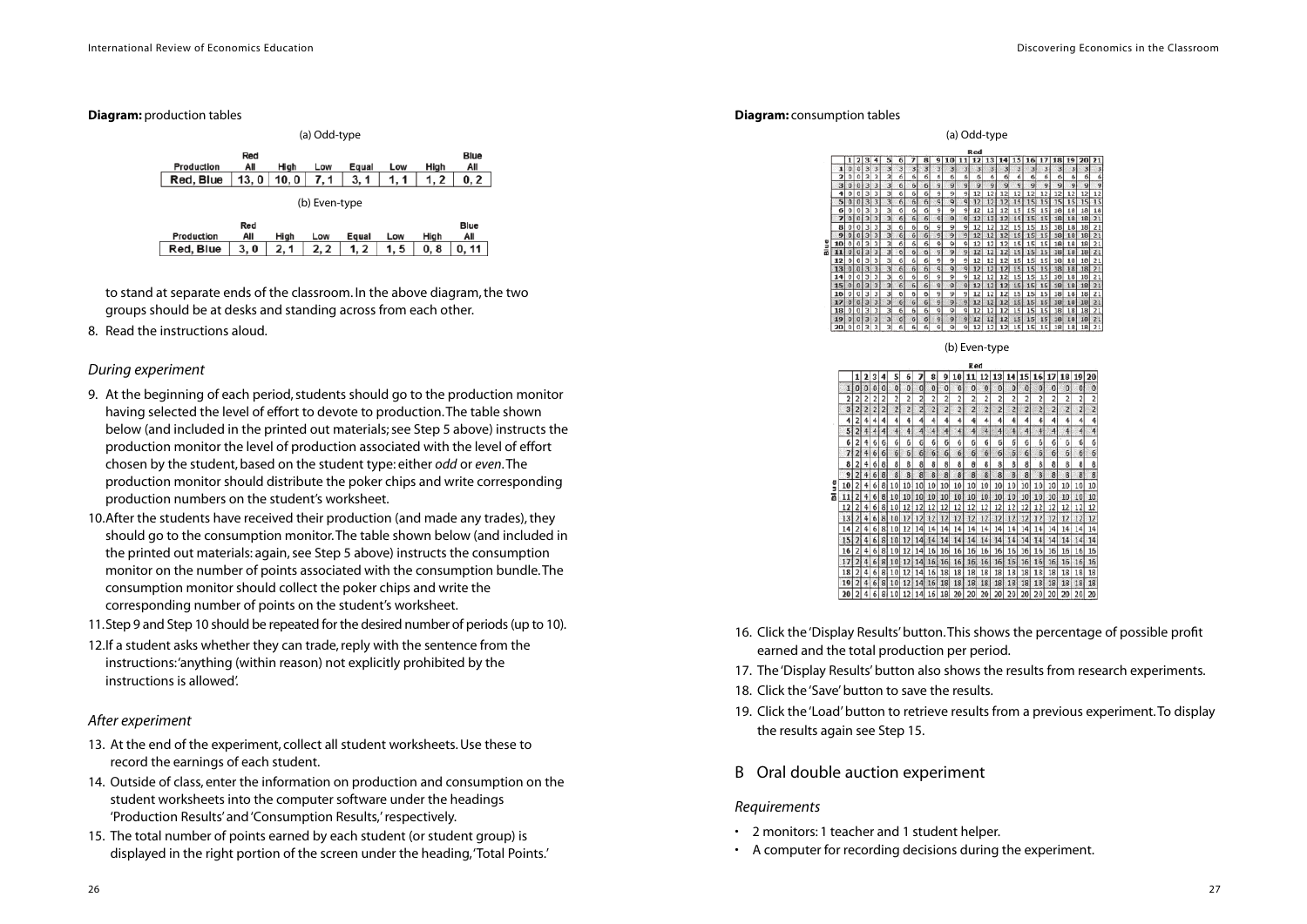• Although not necessary for running the experiment, a computer connected to a projector is helpful for displaying bids, asks and contracts in real time during the experiment and displaying the results after the experiment.

## *Classroom setup*

1. All desks should be facing one direction, as if the teacher was lecturing.

## *Experiment setup*

- 2. In the computer software, select the number of participants: 5 buyers and 5 sellers, 6 buyers and 6 sellers, or 7 buyers and 7 sellers.We would recommend that all students work in pairs.Thus, for a class of 20 students we recommend the 5 buyers and 5 sellers design.
- 3. Click the 'Initialize Experiment' button.This will generate experiment instructions and student worksheets.
- 4. Click the 'Generate Printouts' button. Print the worksheets and distribute to students.
- 5. Read the instructions aloud.The instructions will provide examples that will use the 'Demo' tab in the computer software.
- 6. After you have read the instructions and are ready to begin the experiment, click the 'Experiment' tab.
- 7. Check the 'Bid/Ask' box at the bottom of the screen.This will display each bid and ask in real time.

# *During experiment*

- 8. After the first trade is complete, stop and remind students to fill in their worksheets. Remind that the only the buyer and seller who have traded are moving onto their second units (rows) and that everyone else is still working on their first unit (row). Also remind them that the queue is now empty and that they are free to submit bids and asks at any price (in 25¢ increments).
- 9. If you do not wish to complete all three periods, click the '+' button in the bottom right corner of the screen until you are prompted that the experiment is over. *NB: You must click the '+' button after the last period of trading to save all of the data.* 10.The data file for the experiment will be saved automatically.

# *After experiment*

- 11. To review the results, click the 'Experiment' tab.
- 12. Click the 'Reset' button (if you just ran the experiment) and then click the 'Load Data File' button. Select the data file of the experiment you wish to display. A

time and date stamp identifies the data file.

- 13. The following software features are available along the bottom portion of the screen:
	- *Bid/Ask:* displays all the bids and asks of a given period.
	- *Contract Line:* draws a line through each trade.
	- *Arrays:* displays all the buyer values (blue) ordered highest to lowest and all seller costs (red) ordered from lowest to highest. Each step represents a single buyer value or seller cost. Respectively, the arrays form the demand and supply curves of the market.
	- *Gains From Trade:* highlights (in green) the total surplus extracted.
	- *Add:* replays, in order, which buyer and seller were involved with each trade.
	- *Sub:* replays, in order, which buyer and seller were involved with each trade and either the gains from trade (in green) or the losses (in red) for the trading pair.
	- *Clear:* in order to click 'Add' or 'Sub' after previously clicking one of them, you must click clear.
	- *Round:* to move between rounds click the '–' or '+' buttons.
- 14. In addition, the number of units traded is always displayed in the top middle portion of the screen, and when the 'Arrays' box is checked, the total efficiency (percent of gains from trade realised) is also shown.
- 15. A data file of a previous session that achieved 100 per cent efficiency in the first round is also provided when the software is downloaded.
- 16. At the end of the experiment, collect all student worksheets. Use these to record the earnings of each student.

# C Extensive form game experiment

# *Requirements*

• 1 monitor: teacher.

# *Classroom setup*

1. All desks should be facing one direction, as if the teacher was lecturing.

# *Experiment setup*

- 2. In the computer software, select the number of pairs in the drop-down box.This will be half the number of students in your class or smaller and must be an even number.
- 3. Check the box for the games that you would like to produce materials for: the voluntary and/or involuntary extensive form game (you can check one or both).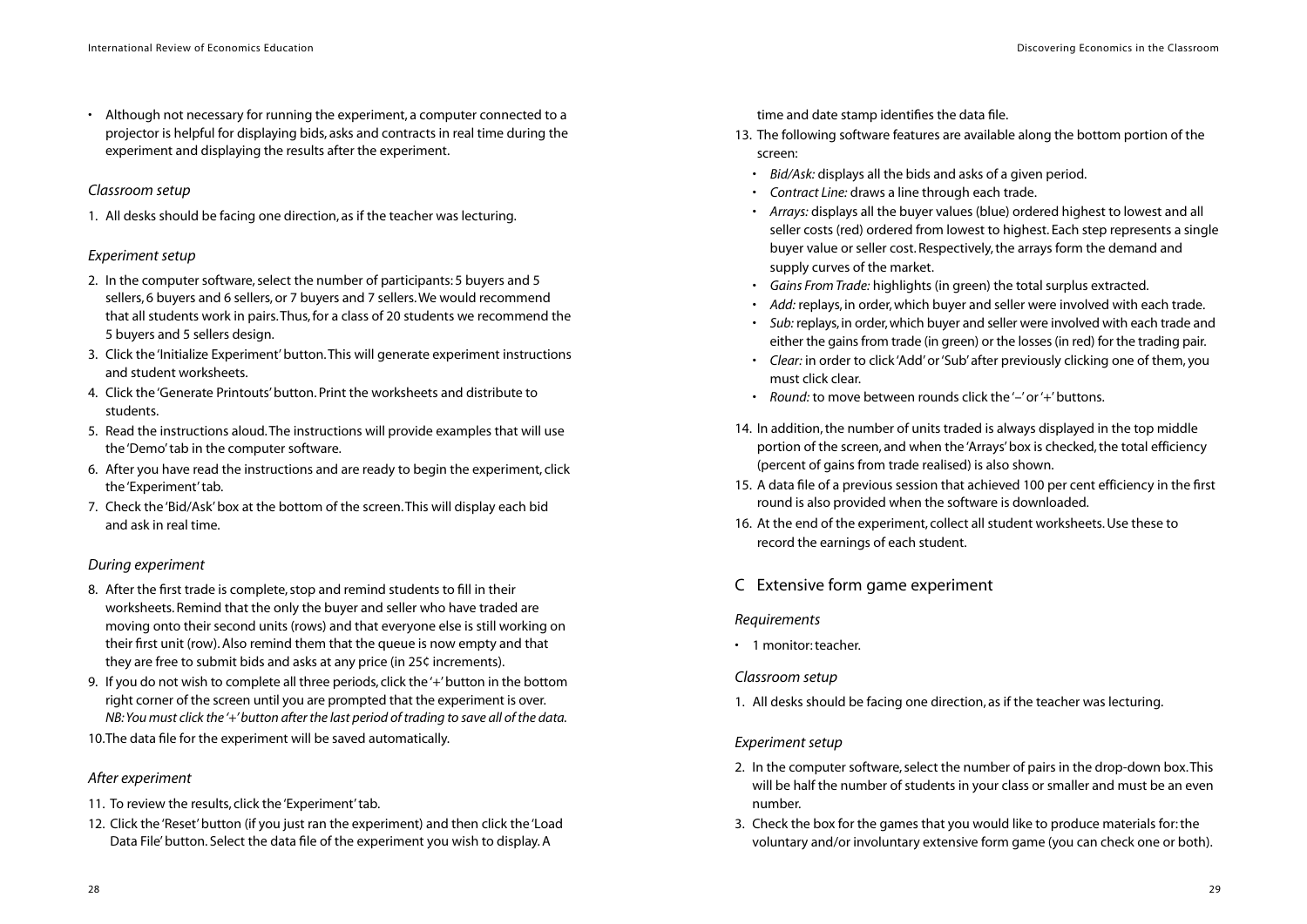- 4. Click the 'Print Hand Outs' button at the top screen.This will generate experiment instructions and student worksheets. Print the worksheets.
- 5. Read the instructions aloud.

#### *During experiment*

- 6. If you printed out sheets to run both the voluntary and involuntary extensive form trust game, select which of these you would like to do first and set the other sheets aside. Please note that from our experience in the classroom, the results of the involuntary trust relative to the voluntary trust game are *not* robust if conducted in conjunction with the voluntary trust game with the same class. (The hint of a future means that the subjects are not playing a one-shot game.) We suggest running one or the other design with one class and collecting data for the other design with another class which only sees one design.
- 7. Identify half of the students (or student groups) to act as Players 1 and distribute the worksheets. Instruct the students acting as Players 1 to write their names on the *back* of their worksheets. If there is a group of students acting as a Player make sure they all write their names.
- 8. Next, instructs all Players 1 to circle the arrow corresponding to their decision. That is, they can circle the arrow pointing to the right or the arrow pointing down.
- 9. Collect all of the worksheets and redistribute them to those acting as Players 2, i.e. the other half of the students (or student groups).
- 10.Then instruct all Players 2 to write their names on the *front* of the worksheet and to circle the arrow corresponding to their decision: Again, they can circle the arrow pointing to the right or the arrow pointing down.
- 11.Notice that Players 2 should never see the names of Players 1.
- 12.Repeat Step 7 through Step 11 to run the other experiment.

#### *After experiment*

- 13. At the end of the experiment, collect all student worksheets. Use these to record the earnings of each student.
- 14. Outside of class, enter the number of Players 1 that chose each decision: either a move right or a move down. Similarly, enter the number of Players 2 that chose each decision.
- 15. The software also allows you to 'Save' and 'Load' results. A loaded data file reports the results saved from the experiment.This shows a game tree with the number of students that made each decision.The file
	- *Trust Game JEBO EI PNAS.txt* reports the data from research experiments:
	- a. M. Rigdon , K. McCabe, and V. Smith,'Positive Reciprocity and Intentions in Trust Games',*Journal of Economic Behavior and Organization*', 52, 2003.
- b. K. McCabe and V. Smith,'A Comparison of Naïve and Sophisticated Subject Behavior with Game Theoretic Predictions', *Proceedings of the National Academy of Arts and Sciences*, 97(7), 2000.
- c. J. Cox and C. Deck,'On the Nature of Reciprocal Motives', *Economic Inquiry* 43, 2005.

# References

Buchan, James. 2003.*Crowded with Genius*. HarperCollins: New York, NY.

Camerer, Colin F. 2003. *Behavioral Game Theory: Experiments in Strategic Interaction*. Princeton University Press: Princeton, NJ.

Crockett, Sean, Vernon L. Smith and Bart J.Wilson. 2009.'Exchange and Specialisation as a Discovery Process'. *Economic Journal*, 119(539): 1161–1188.

Davis, Douglas D. and Charles A. Holt. 1993. *Experimental Economics*. Princeton University Press: Princeton, NJ.

Fehr, Ernst and Klaus M. Schmidt. 1999.'A Theory of Fairness, Competition, and Cooperation'.*Quarterly Journal of Economics*, 114(3): 817–868.

Ferguson, Adam. 1767 [2007].*An Essay on the History of Civil Society*. Echo Library: Middlesex, UK.

Ferguson, Adam. 1915.'Of Man's Progressive Nature'. In *Selections from the Scottish Philosophy of Common Sense*,George A. Johnston (Ed.).The Open Court Publishing Company: Chicago.

Hayek Friedrich von. 1945.'The Use of Knowledge in Society'.*American Economic Review*, 35(4): 519–530.

Hayek, Friedrich von. 1988. *The Fatal Conceit: The Errors of Socialism*. University of Chicago Press: Chicago, IL.

Henrich, Joseph. 2000.'Does Culture Matter in Economic Behavior? Ultimatum Game Bargaining among the Machiguenga of the Peruvian Amazon.'*American Economic Review,* 90(4): 973–979.

Henrich, Joseph, Robert Boyd, Samuel Bowles, Colin Camerer, Ernst Fehr, Herbert Gintis, Richard McElreath, Michael Alvard, Abagail Barr, Jean Ensminger, Natalie Smith Henrich, Kim Hill, Francisco Gil-White, Michael Gurven, Frank Marlowe, John Q. Patton and David Tracer. 2005.''Economic Man' in Cross-Cultural Perspective: Behavioral Experiments in 15 Small-Scale Societies'. *Behavioral and Brain Sciences*, 28(6): 795–815.

Hume, David. 1740 [2000].*ATreatise of Human Nature*. Oxford University Press: New York, NY.

Jevons, W. Stanley. 1871 [1888]. *The Theory of Political Economy*. Macmillan and Company: New York.

North, Douglass C. 1990. *Institutions, Institutional Change, and Economic Performance*. Cambridge University Press: Cambridge, UK.

Ridley, Matt. 1998. *The Origins of Virtue: Human Instincts and the Evolution of Cooperation*. Penguin: New York, NY.

Rigdon, Mary L., Kevin A. McCabe, Kevin A. and Vernon L. Smith. 2003.'Positive Reciprocity and Intentions in Trust Games'.*Journal of Economic Behavior and Organization*, 52(2): 267–275.

Smith, Adam. 1759 [1982]. *Theory of Moral Sentiments.* Liberty Fund: Indianapolis, IN. Smith, Adam. 1776 [1981]. *The Wealth of Nations*. Liberty Fund: Indianapolis, IN.